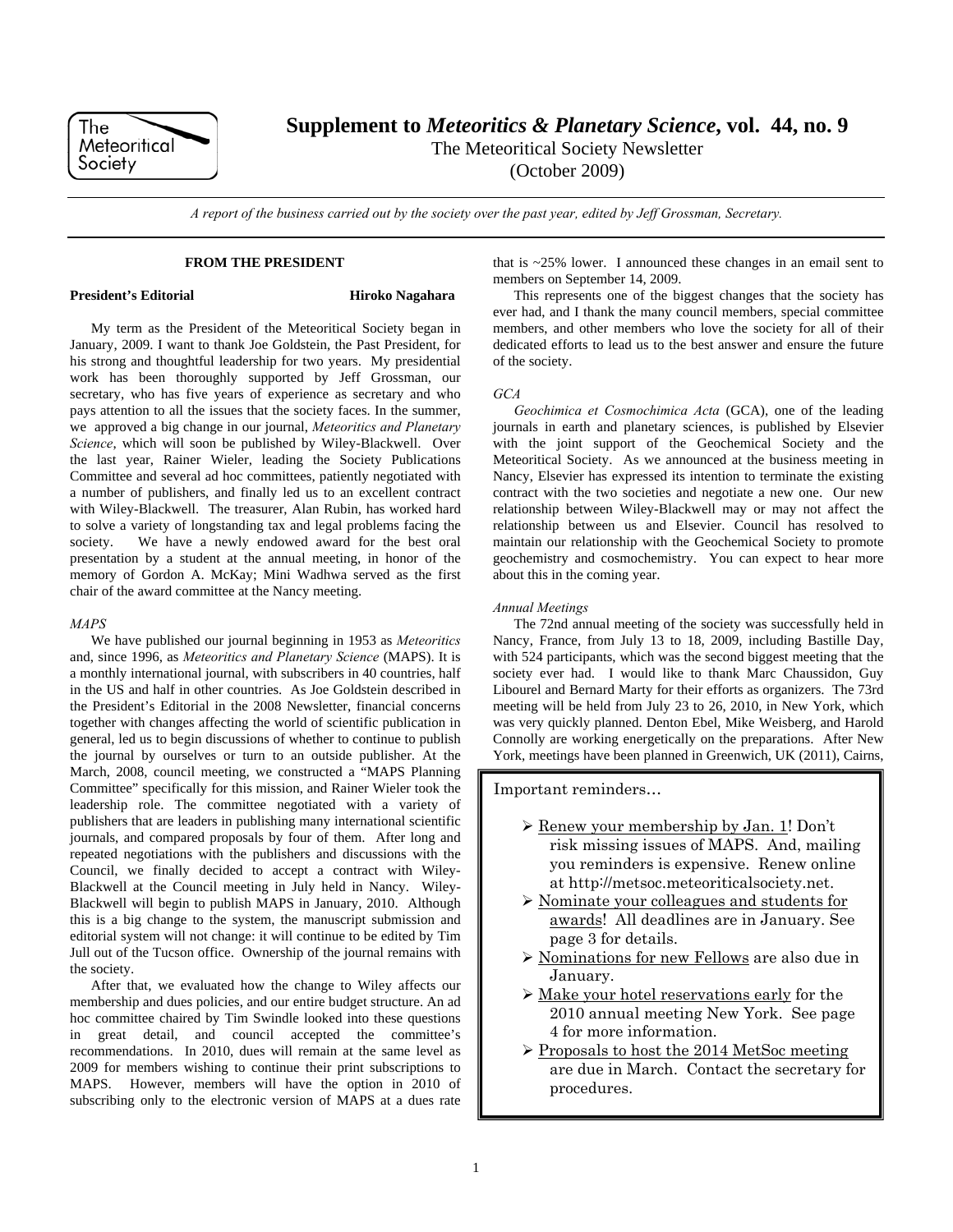Australia (2012), and Edmonton, Canada (2013). Proposals for 2014 will be considered at the council meeting in Houston, next March.

## *Awards*

At the Medal Ceremony during the 72nd annual meeting of the society in Nancy, I had the privilege of presenting the Leonard Medal to Lawrence Grossman, the Barringer Award to Uwe Reimold, the Nier Prize to Gordon Osinski, and the Service Award to Derek Sears. The awardees gave very impressive talks. I also want to congratulate the first winner of the newly established Gordon A. MacKay Award, which was won by Julia Cartwright, a student at the University of Manchester.

# *Finances*

The society is in good shape financially. Although we experienced significant investment losses to the Endowment during the global market downturn, we have been doing well in 2009 (see Tim Swindle's report below). The budget outlook for 2010 is very good and, as I said above, the new contract with Wiley will actually allow us to reduce dues for members who only want to receive an electronic version of MAPS.

#### *Membership*

The membership committee, chaired by Gary Huss, has been very active in 2009, helping us keep membership numbers high. There were ~950 members in 2009, including 671 full members, 119 student members, 141 retirees, and others. We have deployed membership brochures (http://www.meteoriticalsociety.org/ membership\_brochure.pdf), and distributed them at various conferences and meetings. I hope all the society members utilize this resource to help increase membership.

## **METEORITICS & PLANETARY SCIENCE**

## **Editor's Report A. J. Timothy Jull**

I would like to summarize briefly the status of our journal, *Meteoritics and Planetary Science*. Scientifically, the journal is doing very well. There are some big changes coming in 2010. From 2010 onwards, the publishing aspects of the journal will be handled by Wiley-Blackwell. However, the remainder of the operations of the journal will continue as in the past.

We have transferred our electronic copies (2003 and onwards) of MAPS from Ingenta to the University of Arizona Library "Digital Commons". From 2010, the electronic hosting will be on Wiley Interscience's website. The University electronic copies will be maintained, but no new issues added.

Production of the journal using the existing publishing arrangements in Tucson have reduced the backlog of papers to operational levels and the printing of the journal has a delay of about 1-2 months. The printing and publication delay should be eliminated quickly with the new arrangements with Wiley-Blackwell. The journal office will no longer be responsible for typesetting and printing, which will be handled by the publisher directly.

The number of pages printed will remain about the same, although we have the possibility to expand the number of pages beyond our current number of about 2,300 pages per year.

Our journal currently operates with an annual budget of about \$375,000. We have 174 institutional subscribers and about 950 personal subscriptions. The Society supports the Journal from member subscriptions with a subsidy of \$98,200 per year. In the coming year, the Society subsidy of the journal will be greatly reduced; under the new arrangements with Wiley-Blackwell, the journal will be supported by an annual payment from Wiley-Blackwell, which, combined with royalties, will cover most expenses. In this new approach, the Society will have a net savings of about \$40,000 over the current support of the journal, as it will only pay Wiley-Blackwell for member subscriptions.

We will continue to use ScholarOne as the platform for submission and review of papers. Since this software platform is also used by Wiley-Blackwell, accepted papers will pass seamlessly to the publisher for typesetting and printing. A new addition will be "First Look", where you will be able to review your accepted paper for any minor errors and corrections. This will reduce errors on printing. Naturally, the author is still responsible for reviewing the final proof copy of the paper for errors.

If you have any immediate concerns about MAPS, please contact our office. We are always happy to assist both authors and subscribers.

We look forward to a successful year for MAPS in 2010 and the new partnership with Wiley-Blackwell.

## **SOCIETY AWARDS AND HONORS**

#### **New award winners**

Currently, the Meteoritical Society has five awards, which are presented annually, and jointly sponsors the Pellas-Ryder Award for best student paper in planetary science. In addition, the Society now selects the winner of the Brian Mason Award. The society also elects fellows in years divisible by two, so there are none to announce in 2009.

The Leonard Medal honors outstanding contributions to the science of meteoritics and closely allied fields. It was established to honor the first president of the society, Frederick C. Leonard. In 2010, the Leonard Medal will be presented to **Hiroshi Takeda** for outstanding contributions to the study of meteorites, especially regarding the understanding of HED achondrites and the lunar crust.

The Barringer Medal and Award recognize outstanding work in the field of impact cratering and/or work that has led to a better understanding of impact phenomena. The Barringer Medal and Award honor the memory of D. Moreau Barringer and his son, D. Moreau Barringer, Jr., and are sponsored by the Barringer Crater Company. The 2010 Barringer Medal will be presented to **William K. Hartmann** for his fundamental contributions to impact crater studies, including development and refinement of crater isochrons, discovery of Mare Orientale, and his seminal work on the origin of the Moon. He also has enlightened the general public about planetary science through his numerous books and artwork.

The Nier Prize recognizes outstanding research in meteoritics and closely allied fields by young scientists. Recipients must be under 35 years old at the end of the calendar year in which the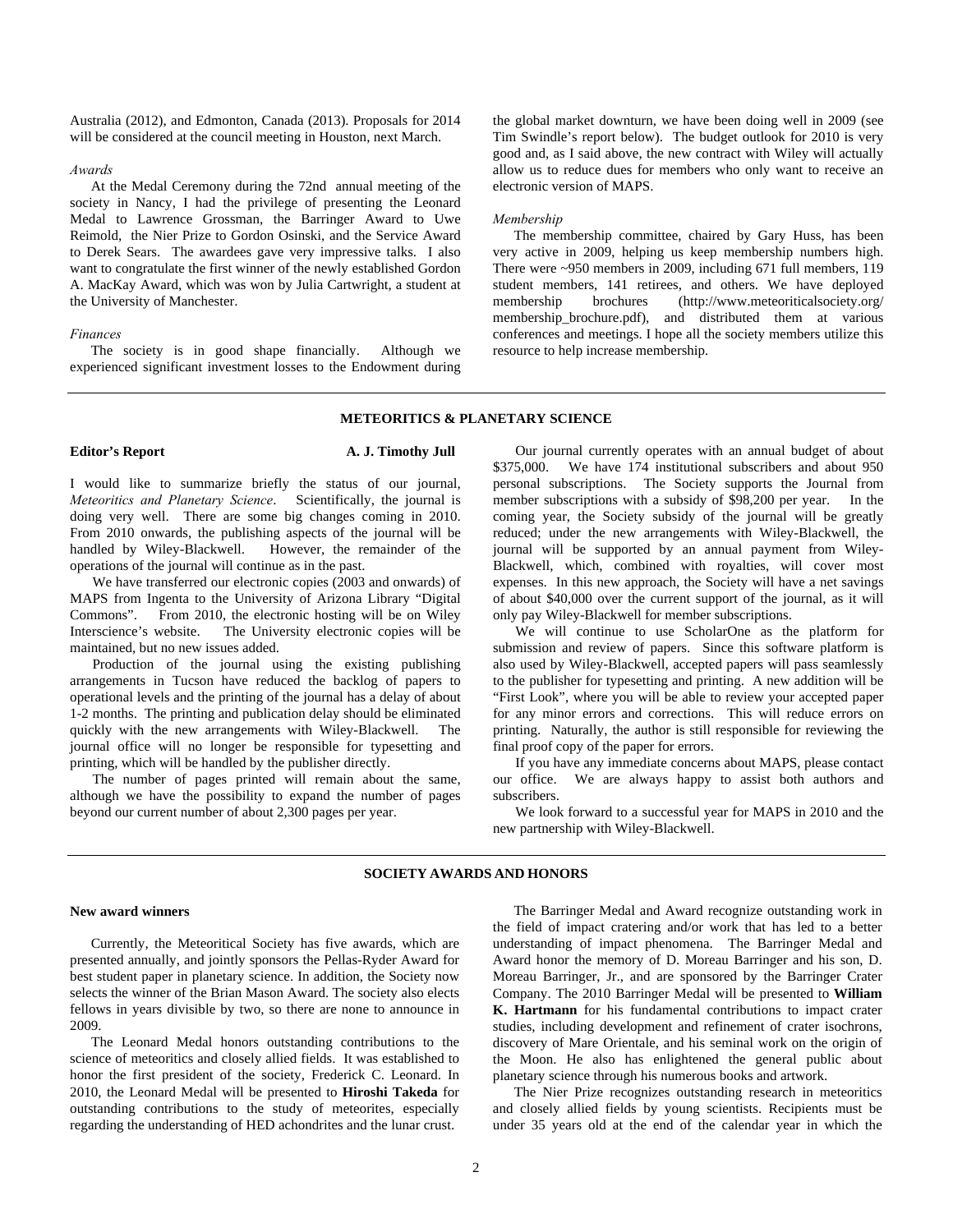council selects them. The award honors the memory of Alfred O. C. Nier, and is supported by an endowment established by Mrs. Ardis H. Nier. The 2010 Nier Prize will be presented to **Daniel Glavin** for important contributions in the field of organic cosmochemistry, including organic compounds in Martian meteorites, micrometeorites, and cometary samples from Stardust.

The Service Award honors members who have advanced the goals of the society to promote research and education in meteoritics and planetary science in ways other than by conducting scientific research. Winners are granted lifetime membership in the Meteoritical Society. The 2010 Service Award will be presented to **Joel Schiff.** Joel founded the quarterly publication, *Meteorite*, in 1995. The magazine serves as a forum for communication between amateurs, collectors, dealers, educators and researchers interested in meteorites.

The Pellas-Ryder Award for best student paper on planetary sciences is jointly sponsored by the Meteoritical Society and the Planetary Geology Division of the Geological Society of America. It is given to undergraduate or graduate students who are first authors of a planetary science paper published in peer-reviewed scientific journals. This year's award, for best paper submitted in 2008, was given to **Bethany Ehlmann** of Brown University for her paper, "Orbital identification of carbonate-bearing rocks on Mars." (Ehlmann et al. (2008) *Science* **322**, no. 5909, pp. 1828 - 1832).

The Gordon A. McKay Award honors the memory of Gordon A. McKay. The award is given each year to the student who gives the best oral presentation at the annual meeting of the society. 2009 is the first year this award has been presented. The winner is **Julia Cartwright** of the University of Manchester, who spoke about "Halogens in Nakhla and NWA 998: evidence of Martian weathering?"

The Brian Mason Award is for the best Meteoritical Society meeting abstract submitted by a student who also agrees to publish a popular article in *Meteorite* magazine. The award is co-sponsored by the International Meteorite Collectors Association (IMCA) and *Meteorite*, with the selection being made by the program committee for the annual meeting. The 2009 Mason Award winner was **Gregory Brennecka** of Arizona State University for his abstract,  $^{(238}$ U/<sup>235</sup>U variations in meteoritic materials: evidence for <sup>247</sup>Cm in the early solar system and implications for Pb-Pb dating."

Complete lists of past award winners are available on the society website.

### **Award Committees**

The Leonard Medal Committee, which nominates awardees for the Leonard Medal and the Nier Prize as well as society fellows, was chaired in 2009 by Christian Koeberl. The other members were Mike Gaffey, Monica Grady, Tim McCoy, and Conel Alexander. Monica Grady will be the new chair for 2010.

The members of the Barringer Medal Selection Committee this year were Natascha Artemieva (chair), Nadine Barlow, Christian Koeberl, and Joanna Morgan. In 2010, Nadine Barlow will chair the committee.

The Membership Committee administers the Service Award. In 2009, the members were Gary Huss (chair), Addi Bischoff, Hasnaa Chennaoui, Alex Ruzicka, Andreas Pack, and Akira Yamaguchi. In 2010, the committee will again be chaired by Gary Huss.

The Committee for the Pellas-Ryder Award was chaired this year by Herbert Frey, representing the Geological Society of America. The other participating members were Mike Weisberg and Christine Floss (MetSoc), and Louise Prockter and Jayne Aubele (GSA). The chair the committee in 2010 has not yet been selected.

### **Nominations**

*A note from Monica Grady, Chair of the 2010 Leonard Medal Committee*:

One of the most public activities that the Meteoritical Society undertakes is the award of medals and prizes in recognition of achievements made in the field of meteoritics and planetary sciences. The Leonard Medal is our senior award; recipients of the medal are scientists who have made significant contributions in meteoritics. The Barringer Medal is awarded for studies in cratering and impacts. The Nier Prize is awarded for achievements made by a young scientist. The Service Award recognized non-research contributions. And, the Pellas-Ryder award is for best paper published by a student. We make these awards every year. Once every two years, we also elect members of the Society as Fellows, for valuable (and valued) contributions that they have made to the Society, whether through their research or other service. It is now time to seek nominations for the next round of awards, including nominations for ~10 new Fellows.

This is probably an inglorious thought, but perhaps one of the most interesting aspects of being on a medal committee is looking at the list of distinguished members of the Society who haven't been awarded a medal, many of whom haven't even been nominated for a medal, because everyone thinks that either (a) they are so distinguished that they have already been awarded the medal or (b) someone else has already nominated them.

And here's another inglorious thought. Wouldn't it be better to be awarded a medal, knowing that you have beaten off hordes of other candidates, rather than because you were the only candidate? I hasten to add that there has never (to my knowledge) been only one candidate for any of our awards, and that, although we have a good field of candidates for consideration, it is always better to have too many candidates than too few.

I am sure that you, dear reader, have already guessed what the bottom line of this note is: look around at your friends, your foes, your colleagues, your boss, your students and your post-docs. Look and see who might be worthy of nomination. If there is someone you think might be a candidate, but you aren't sure whether they have been nominated, then please feel free to contact Jeff Grossman, the Secretary of the Society. He will be happy to help. If that fails, then contact me or one of the other committee chairs listed just below.

# **Nomination Procedures**

#### *Leonard Medal and Nier Prize Deadline January 15, 2010*

Nominations for the Leonard Medal and Nier Prize should include: (a) a formal letter of nomination, (b) a biographical sketch of the candidate, (c) a list of publications covering the work to be considered for the award, (d) additional substantive information, such as statements as to the importance of the nominee's research to the field of meteoritics and/or to the research of others, (e) one seconding letter in support of the nomination (additional letters are encouraged). Nominations for the Nier Prize should also include the candidate's birth date; a nomination is void if the candidate will reach the age of 35 before the end of calendar year of the selection. If the research for the Nier Prize was performed and published with a research advisor or with multiple authors, a statement must be included that describes the nominee's leading role in the research. Electronic submissions are preferred, and should be sent to Dr.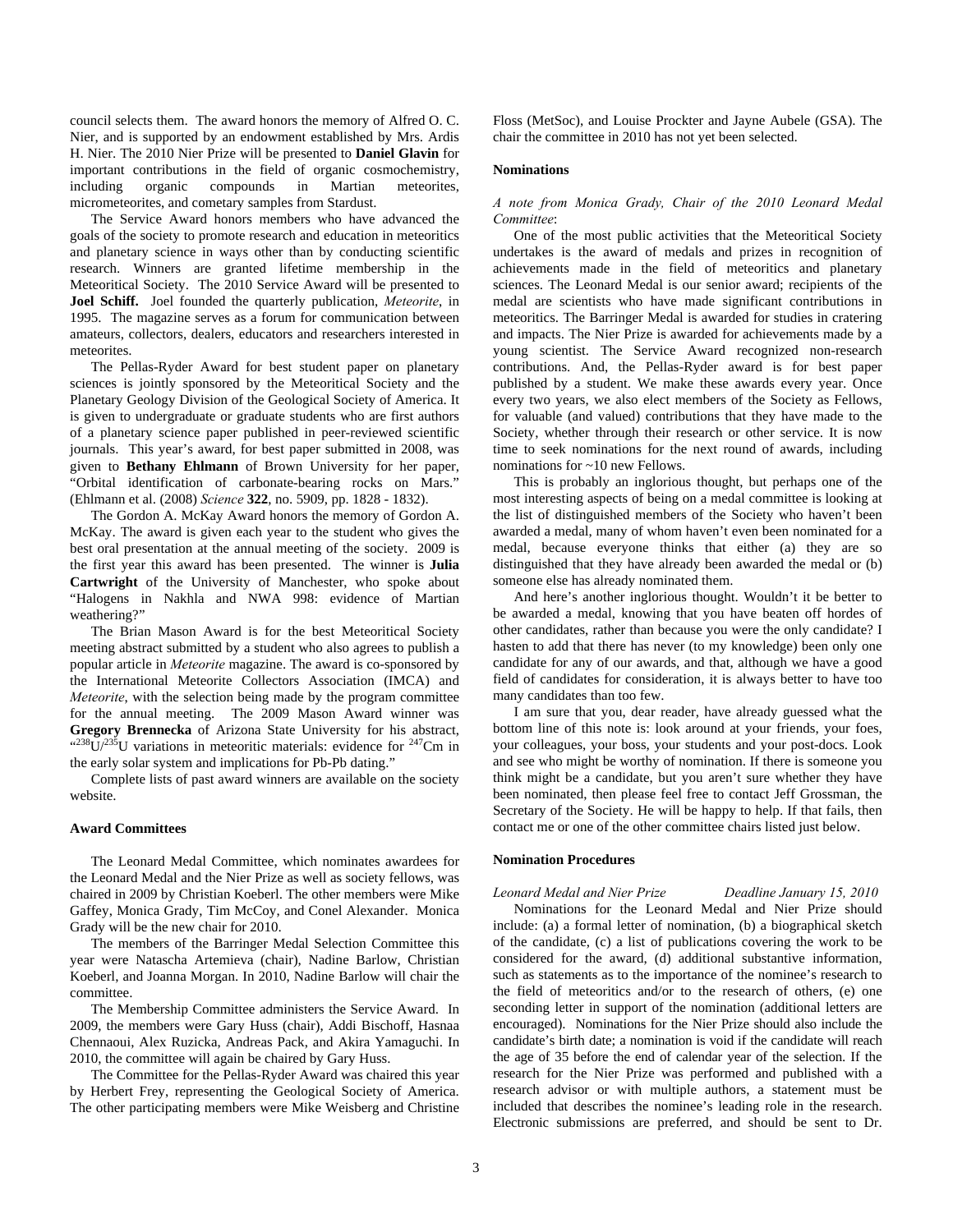Monica Grady (m.m.grady@open.ac.uk), The Open University, PSSRI, Walton Hall, Milton Keynes, England MK7 6AA, United Kingdom.

## *Society Fellows*

Nominations for fellows should include a summary of the candidate's accomplishments (suggested length: ~150-200 words) together with a list of 5-10 of the candidate's most significant publications, including titles. Nominations should be sent to Monica Grady at the address given just above. A list of all members who have ever been elected Fellow is at the end of this *Newsletter*.

# *Barringer Medal Deadline January 15, 2010*

Nominating letters should include: (a) a biographical sketch of the candidate, (b) a summary and evaluation of the accomplishments of the candidate and the importance of the candidate's work, (c) a list of publications covering the work to be considered for the award, and (d) one or more seconding letters. Please send nominations to Dr. Nadine Barlow (nadine.barlow@nau.edu), Northern Arizona University, Physics and Astronomy, Box 6010, Flagstaff AZ 86011- 6010, USA.

*Service Award Deadline Jan 31, 2010* 

Nominating letters should include a biographical sketch of the candidate and additional substantive information, such as statements as to the importance of the nominee's activities to the field of meteoritics and/or to the research of others. One or more seconding letters in support of the nomination are strongly encouraged. Send nominations to Dr. Gary R. Huss (ghuss@higp.hawaii.edu), Hawaii Institute of Geophysics and Planetology, University of Hawaii at Manoa, 1680 East-West Road, POST 504, Honolulu, HI 96822, USA.

#### *Pellas-Ryder Award Deadline January 31, 2010*

Nominations should include the full citation of the paper and a brief description of the significance of the paper. Two letters of certification are required, one from the student's department head attesting that the individual was a student at the time of paper submission to the publishing journal, and another from the student's advisor detailing the portion of the work done by the student and contributed by others including the advisor. Send nominations to the acting chair, Dr. Christine Floss (floss@wustl.edu), Washington University, Dept. of Physics-Compton Hall, Campus Box 1105, 1 Brookings Drive, St. Louis MO 63130-4899, USA.

### **ANNUAL MEETINGS**

# **2009 Nancy, France Marc Chaussidon, Guy Libourel, Bernard Marty**

The 72nd annual meeting of the society was held July 13- July 18, 2009, in Nancy, France. The venue for the meeting was the Faculty of Law located in the heart of downtown Nancy. This venue allowed us to have lunches and poster sessions in the patio of the Faculty of Law next to the three conference rooms, and thus to enhance discussions between the participants. The meeting received major support from Ministère de l'Enseignement Supérieur et de la Recherche, Lunar and Planetary Institute, Barringer Crater Company, Fonds Européen de Recherche et de Développement, Centre de Recherches Pétrographiques et Géochimiques, Institut National des Sciences de l'Univers, Centre National de la Recherche Scientifique, Région Lorraine and Planetary Studies Foundation.

A preconference field trip to the Rochechouart impact structure (southwest France), to which 29 attendees registered, was organized by Dr. Philippe Lambert from July 10 to July 13. A preconference workshop, "Experimentation and modeling in Cosmochemistry," was organized in Nancy from July 11 to July 13. One hundred attendees, 92 of whom also attended the Meteoritical Society meeting, registered for the workshop. The annual meeting started on Monday, 13 July, with a reception/ice breaker in the XVIIIth century Grands Salons de l'Hôtel de Ville on the famous Stanislas Square (Unesco world heritage) with tasting of Savigny Les Beaune, Chassagne Montrachet 1er Cru, Santenay 1er Cru and Beaune Vieilles Vignes. Tuesday, 14 July, Bastille day, was devoted to several different excursions in Lorraine region: the Verdun WWI battle fields in the North of Lorraine, the Toul vineyards, the Haroué and Lunéville castles near Nancy, the Baccarat glass factory and the Vosges mountains south of Nancy. The MetSoc attendees could enjoy the Bastille Day fireworks in Nancy on Tuesday night. Three parallel sessions were held on Wednesday, and otherwise two parallel sessions until the end of the meeting on Saturday at 13h. Two poster sessions (total of 206 posters) were held on Wednesday and Friday evenings. The banquet of the meeting was held on Thursday evening in the Abbaye des Prémontrés in Pont à Mousson, 25 km north of Nancy, with champagne drinking on the Moselle riverside and diner in the magnificent church of the abbaye. The award ceremony and plenary lectures took place on Thursday afternoon. The Leonard medal was presented to Lawrence Grossman, the Barringer award to Wolf Uwe Reimold, the Nier prize to Gordon Osinski and the Service award to Derek Sears. The Barringer Lecture was given by French writer and journalist Jean Cavé. The 2009 Brian Mason prize was given to Gregory Brennecka.

Thanks to the support of the Lunar and Planetary Institute, the Barringer Carter Company, the Planetary Studies Foundation and the Centre de Recherches Pétrographiques et Géochimiques, 45 students received travel awards.

The attendance at the meeting was excellent, with a total of 524 registrations, including 57 masters or PhD students and 57 accompanying persons. The attendees were from USA (39%), France (20%), Germany (10%), Japan (9%), Great Britain (6%) and numerous other countries.

# **2010 New York, USA Denton Ebel**

The 73rd Annual Meeting of the Meteoritical Society will be held July 26-30, 2010, in New York City. The organizers and the American Museum of Natural History invite everyone to attend the meeting and sample the offerings of the City and surrounding attractions. We expect to have a full roster of interesting sessions. The first announcement is available on the LPI website http://www.lpi.usra.edu and more information is available on the local website http://www.metsoc2010.org.

The scientific sessions, including poster sessions, will be held at the Park Central Hotel (the conference hotel), close to Central Park in the heart of upper midtown Manhattan. The hotel is a twentyminute walk from the American Museum of Natural History, across the street from Carnegie Hall, and close to many subway lines. We have blocked rooms at the conference hotel during the meeting at a very favorable rate of \$159.00 per night (single) and \$179.00 per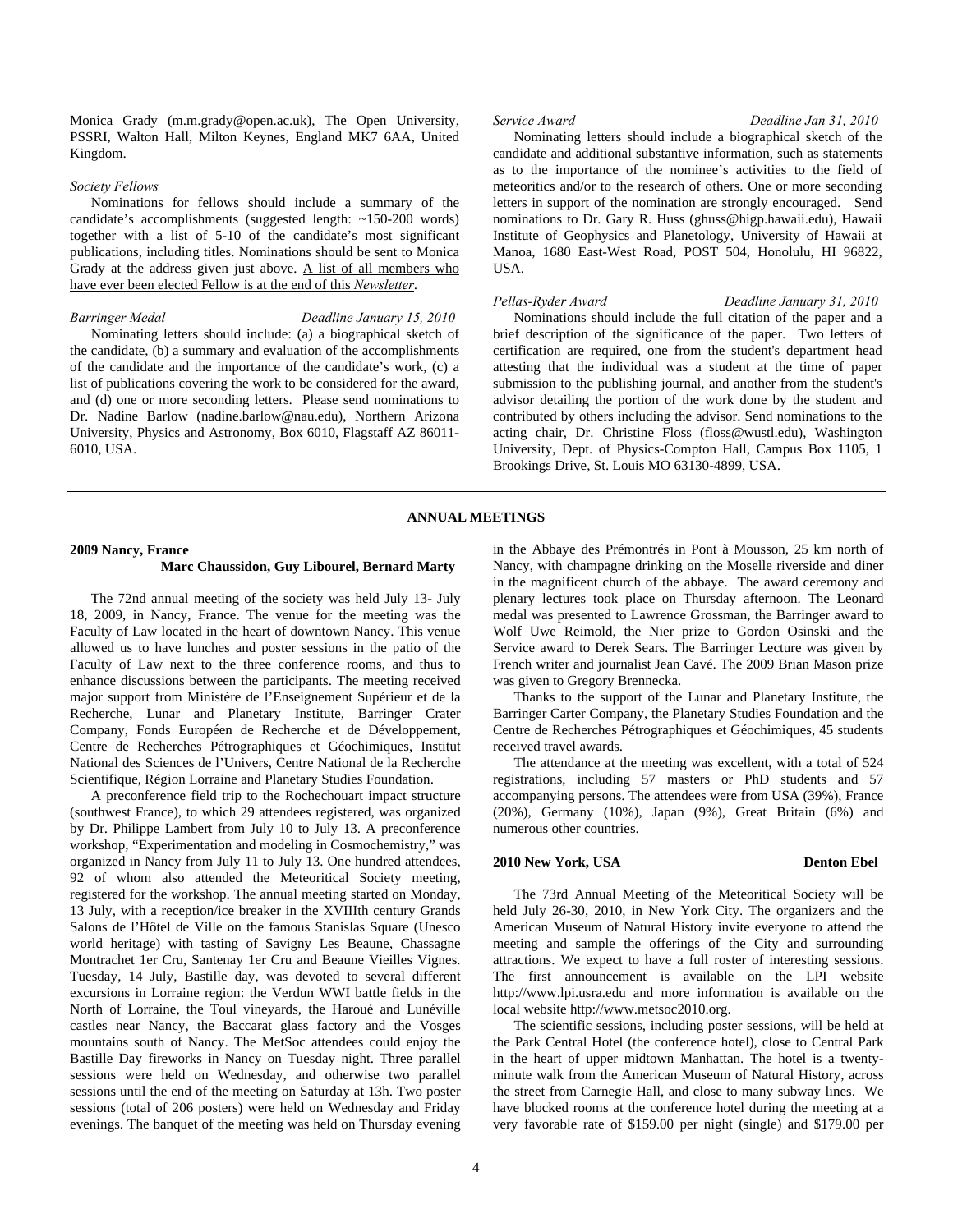night (double), plus local hotel taxes. We urge early reservations, which may be booked through a link at the conference web site http://www.metsoc2010.org. This rate will apply for participants who arrive a few days early or stay a few days afterward, subject to availability. Every effort is being made to keep the meeting registration fees as low as possible.

The city is accessible by train from Newark and JFK International Airports, and by taxi from LaGuardia Airport. Low carbon footprint train service is available from many points within 1000 miles of New York (Boston; Springfield, Mass; Washington; Baltimore; Atlanta; Chicago).

For details about the schedule of scientific sessions, host and sponsors, banquet, travel grants, excursions and guest activities, post-conference field trip to Sterling Hill, pre-conference workshop, contact information, and foreign travel issues, please see the local meeting website at http://www.metsoc2010.org*.* 

*Important Dates:*  March 17, 2010 Deadline: Indication of interest. March 17, 2010 Second announcement on-line (LPI). May 5, 2010 Deadline: Abstract submission. June 10, 2010 Final announcement, program, abstracts on-line July 24-25, 2010 Pre-conference workshop, "Meteorites & Disks" July 26-30, 2010 73rd annual meeting of the Meteoritical Society July 31, 2010 Post-conference field trip: Sterling Hill Mine.

# **MetSoc Meeting calendar**

| Year | Dates            | Location                            | Contact          |  |  |
|------|------------------|-------------------------------------|------------------|--|--|
| 2010 | July 26-30       | New York, USA                       | Denton Ebel      |  |  |
| 2011 | $~\sim$ Aug 8-12 | Greenwich, UK                       | Gretchen Benedix |  |  |
| 2012 |                  | Cairns, Australia Trevor Ireland    |                  |  |  |
| 2013 |                  | Edmonton, Canada Chris Herd         |                  |  |  |
| 2014 |                  | [Proposals considered at 2010 LPSC] |                  |  |  |

### **ELECTION: COUNCIL FOR 2011-2012**

A new council will take office in January 2011, with Ed Scott as President and Hiroko Nagahara as Past President. The Nominating Committee, chaired by Adrian Brearley, with members Sara Russell, Tom Burbine, Tomoki Nakamura, Dieter Stöffler, and Christine Floss, has submitted the following slate to stand for election:

| Vice President: Monica Grady |                        | U.K.    | (President elect) |
|------------------------------|------------------------|---------|-------------------|
| Secretary:                   | Greg Herzog            | U.S.    | 1st term          |
| Treasurer:                   | <b>Rhian Jones</b>     | U.S.    | 1st term          |
| Councilors:                  | Gretchen Benedix       | U.K.    | 2nd term          |
|                              | Nancy Chabot           | U.S.    | 1st term          |
|                              | Hasnaa Chennaoui       | Morocco | 1st term          |
|                              | <b>Harold Connolly</b> | U.S.    | 2nd term          |
|                              | Alex Deutsch           | Germany | 2nd term          |
|                              | Luigi Folco            | Italy   | 1st term          |
|                              | Keiji Misawa           | Japan   | 2nd term          |
|                              | Kevin Righter          | U.S.    | 1st term          |

Note that the chair of the nominating committee, Adrian Brearley, did not participate in, nor was he copied on any discussions concerning the nomination for the post of treasurer once the name of his spouse, Rhian Jones, came under consideration; Dieter Stöffler served as acting chair for this nomination.

According to the constitution of the society, nominations for other candidates require a petition signed by at least 3% of the society's members  $(= 29)$  and should be submitted to the Secretary by **February 15, 2010**. If no candidates are nominated other than those listed above, the Secretary will declare these candidates elected by affirmation.

# *Brief biographies of the nominated officers and councilors:*

**Gretchen Benedix** is a researcher in the Meteorites Division of the Department of Mineralogy at the Natural History Museum in London. Her research focuses on the petrology and geochemistry of meteorites to understand planet formation.

**Nancy Chabot** is a staff scientist at the Johns Hopkins University Applied Physics Laboratory in Laurel, Maryland. Her research is directed towards understanding the evolution of planetary bodies in the solar system, with a focus on experimental studies, iron meteorites, and planetary cores.

**Hasnaa Chennaoui Aoudjehane** is professor at the Hassan II University in Casablanca, Morocco. Her research interest focuses on the history and intensity of shock on meteorites by using cathodoluminescence techniques. She is currently member of the Nomenclature Committee and the Membership Committee of the Meteoritical Society.

**Harold Connolly** is a professor of earth and planetary sciences in the Department of Physical Sciences, Kingsborough Community College of CUNY, graduate faculty in Earth and Environmental Sciences at the Graduate Center of CUNY, adjunct associate professor of planetary sciences at the LPL, University of Arizona, and a research associate at the AMNH. His research focuses on constraining the origins and evolution of primitive planetary materials through combining petrologic investigations with astrophysical modeling.

**Alex Deutsch** is a professor at the Institute for Planetology, University of Münster. His research interests focus on various aspects of impact processes, ranging from isotope geology and shock experiments to the petrology of impactites.

**Luigi Folco** is Curator of the meteorite collection of the Museo Nazionale dell'Antartide, Siena University. His current research focuses on the petrology of meteorites, micrometeorites and microtektites, as well as the search for meteorites in hot and cold deserts. He is past member of the Nomenclature Committee of the Meteoritical Society and Associate Editor of the Meteoritical Bulletin.

**Monica Grady** is Professor of Planetary and Space Sciences at the Open University in Milton Keynes. Her research interests are in the fields of carbon and nitrogen stable isotope geochemistry of primitive meteorites and of Martian meteorites, interstellar components in meteorites, micrometeorites, and also in astrobiology and the possibilities of life elsewhere in the cosmos.

**Gregory Herzog** is a professor in the Department of Chemistry and Chemical Biology at Rutgers University in Piscataway New Jersey. His research focuses on cosmic-ray irradiation of extraterrestrial materials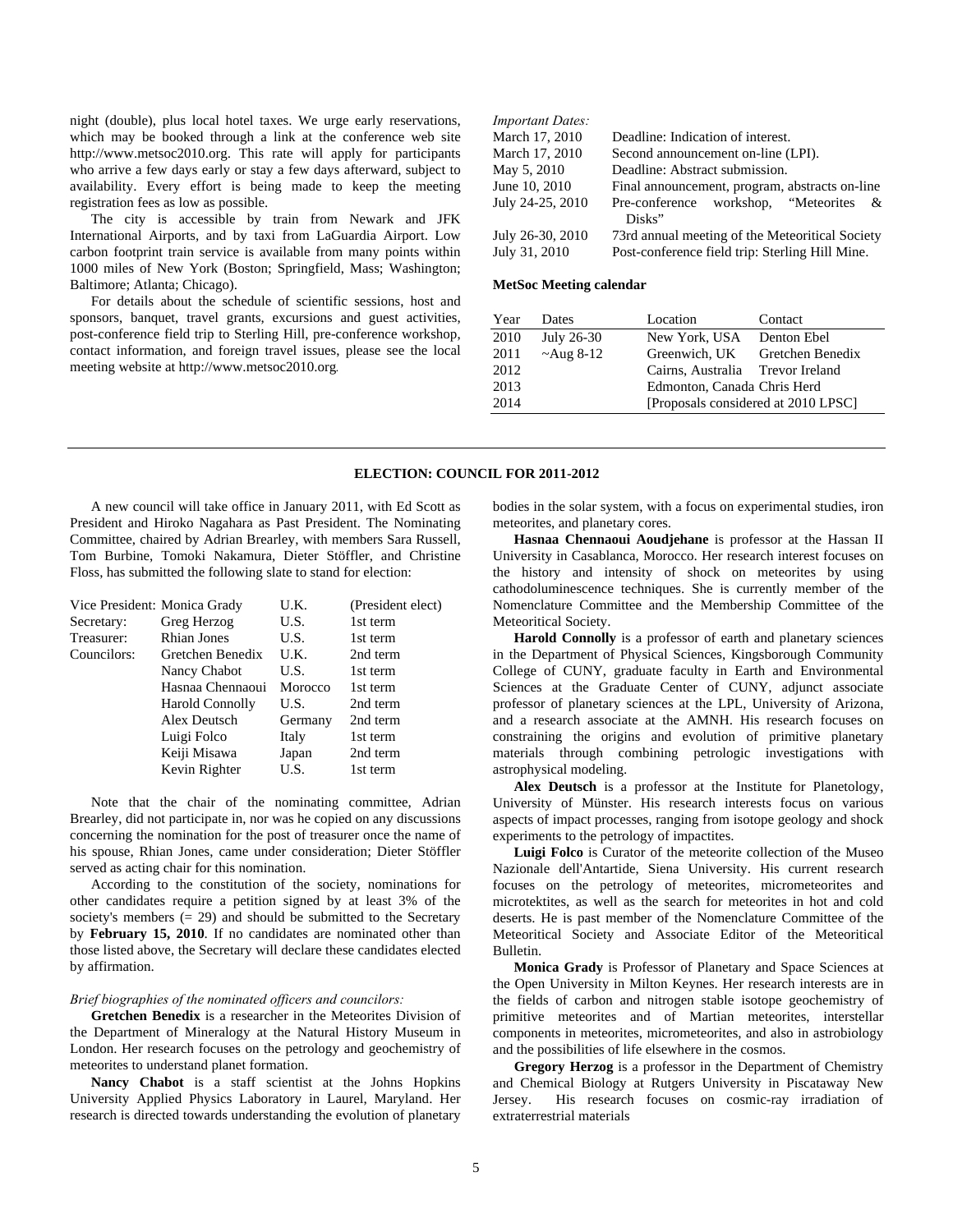**Rhian Jones** is an associate professor in the Department of Earth and Planetary Sciences at the University of New Mexico. Her research is directed toward understanding the early history of the solar system through petrological and isotopic studies of chondritic meteorites.

**Keiji Misawa** is an associate professor at the Antarctic Meteorite Research Center, National Institute of Polar Research, Japan. His research focuses on isotopic signatures of differentiated meteorites, including Martian and Moon rocks, to understand evolutional histories of inner planets.

**Kevin Righter** is a research scientist and curator of the Antarctic meteorite collection at NASA Johnson Space Center. His research efforts include applying experimental petrology and geochemical analysis to understanding core formation in terrestrial planets, the origin of the Earth and Moon, and the role of water, oxygen, sulfur, and carbon on magmatic properties and phase equilibria.

**Statement from VP nominee, Monica Grady**: My biography is a bald statement of who I am and what I do. It does not give any flavour of what I have been doing in the thirty years (no, it can't really be thirty years since I started in meteoritics, can it?) I have been studying extraterrestrial materials. I started out as a stable isotope geochemist, analysing carbon in meteorites. I progressed from burning bits of grey powder to examining thin sections of meteorites when I moved in 1991 from the Open University to the Natural History Museum. I worked for many years under the guidance of Dr Bob Hutchison, who taught me how to recognize chondrules (but not necessarily how they formed). On Bob's retirement in 1997, I succeeded him as leader of the meteorite research team at the Museum. One of my main projects there was to edit the 5th edition of the *Catalogue of Meteorites*, which was produced in 2000. I suspect that this might be the last printed edition of the work, as it has been (quite rightly) superseded by electronic databases (especially the Meteoritical Bulletin Database) that can be updated far more rapidly and efficiently. I returned to the OU in 2005, where I dabble my fingers in lots of pies. I have some expertise in infra red and optical microspectroscopy, and have worked with astronomers in order to make connections between dust observed around stars with that analysed in the laboratory. I'm currently working with a team of Norwegian scientists to develop a miniature combined infra red spectrometer and microscope, for deployment on the surface of Mars or an asteroid. I have led major research programmes studying meteorites; currently, my main work is in trying to understand the history of carbon and water on Mars, and interactions between surface, atmosphere and hydro(cryo)sphere through investigation of minor components in Martian meteorites.

I joined the Meteoritical Society in 1979, and served as Councillor from 1989 to 1992, and as Secretary from 1992 to 1998. I was elected to Fellowship in 2000. I was an Associate Editor of *Geochimica Cosmochimica Acta* from 2002-2005. Asteroid (4731) is named "Monicagrady" for me, so I have a vested interest in furthering understanding of the minor bodies that are a significant part of our planetary system. I am firmly committed to public outreach and education opportunities, and believe that the activities of the Meteoritical Society can play an important role in inspiring young people to become the next generation of scientists, technologists and engineers.

In the next few years, the Meteoritical Society will be facing some interesting challenges. One of those is the shift in publications from paper-based to electronic media. *Meteoritics and Planetary Sciences* is a highly-regarded journal, and its publication is probably the most high profile action of the Society. Switching publisher to Wiley-Blackwell will help us advance with the next wave of changes in the publishing industry - and I will be taking careful note that the interests of members of the Society are not lost when we become part of a bigger publishing consortium.

Another challenge that the Society continues to face is the collection of meteorites from desert locations, where unregulated trade in specimens can not only confuse the issue of a specimen's provenance, but also removes a valuable natural scientific and educational resource from its recovery site. This trade has greatly benefitted meteoriticists, especially in the provision of rare and unusual specimens for study. But we must be aware that the countries from which desert meteorites are currently collected are the owners of the specimens. I would like to see the Meteoritical Society helping to build and develop meteorite expertise within these countries, such that they too can benefit (possibly financially, certainly educationally) from the stones that have fallen from the sky to their land.

I am deeply honoured to be nominated as Vice-President of the Meteoritical Society, and if elected, I will serve the Society, further its aims and uphold its principles to the best of my ability.

*─Monica Grady, 30th September 2009.* 

## **Treasurer's Report Alan Rubin**

**FINANCES** 

*Current Fiscal Year* 

Because of the new contract that the Society recently signed with Wiley, we received \$25,000 in start-up funds for MAPS last August and will receive \$85,000 per year to support the journal. Other revenue sources include membership dues and subscriptions (in the present fiscal year (FY) about \$82,000), subscription royalties and travel expenses from Wiley (about \$2400), and Elsevier royalties for GCA (approximately \$50,000). Society expenses will include support for the MAPS editorial office (in the present FY about \$90,000), GCA office support (\$7000), MSA office support (\$11,000), and about \$17,000 for various committees, awards, bank fees, travel support, tax assistance, tax-return filing fees, liability insurance, and website costs. I project a budget surplus in this FY of about \$120,000. This includes a one-year windfall associated with the change-over to Wiley, which may be partially reduced by additional expenses we incur during the change-over period. This year's surplus also offsets most of the \$85,000 deficit we experienced last FY, largely due to an extra quarterly payment of \$24,500 made to the MAPS office in the last FY instead of this year and a late royalty check of \$58,000 received from Elsevier after the last FY ended. Over the long-term, the Society has been operating at a break-even level. In general, annual deficits and surpluses are due largely to cash-flow issues with some revenues in one fiscal year corresponding to expenses in another.

#### *Assets*

As of August 31, 2009, the Society's total assets were \$601,000, down from \$670,000 last year. The current assets include \$475,590 in investments and \$125,640 in two checking accounts and an online PayPal account. In June 2009, we loaned \$15,000 (which we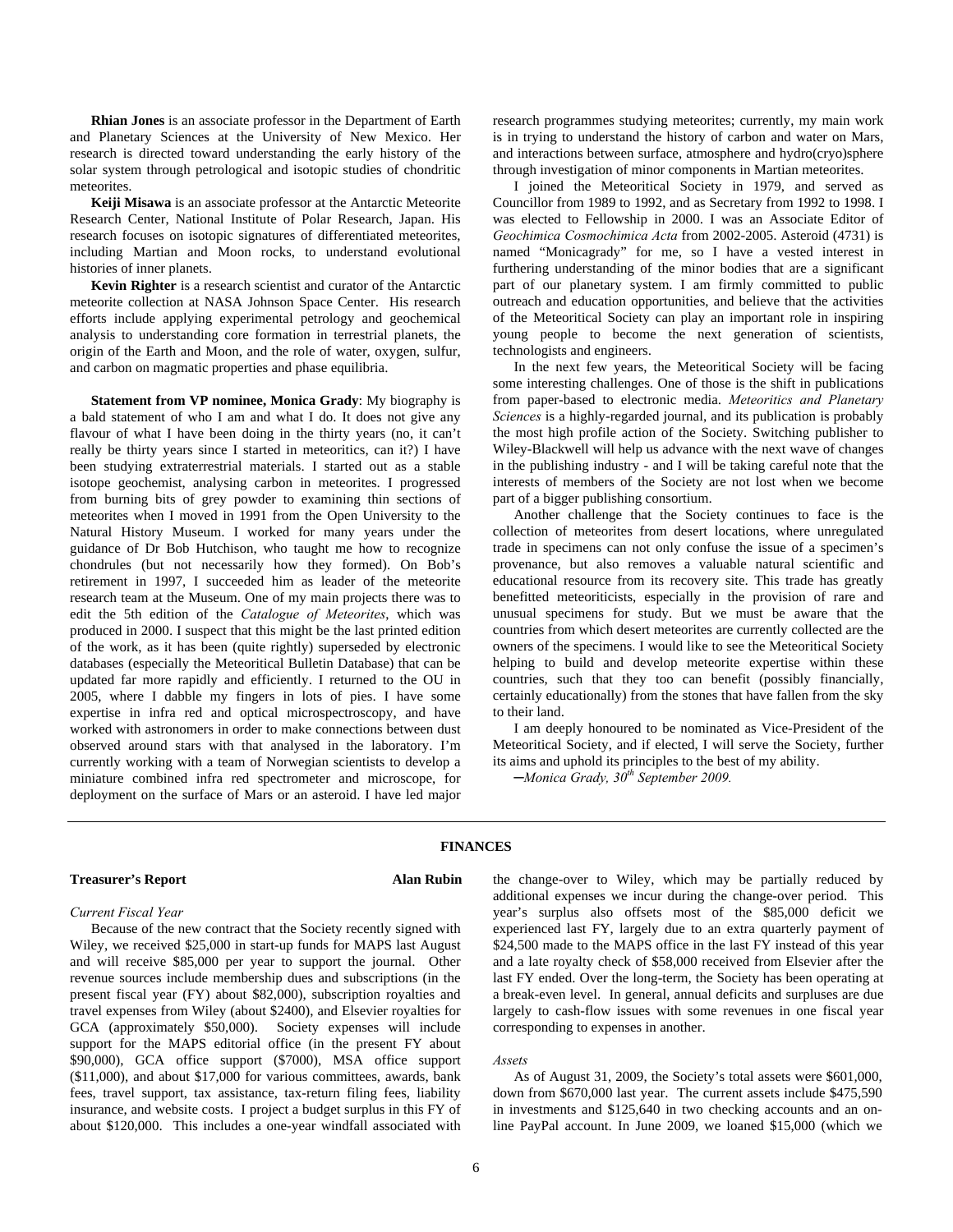expect to be repaid) to the Local Organizing Committee of the 2010 annual meeting in New York. The investments are mostly from the Endowment Fund, but also include the Nier Fund (\$40,190) and the Gordon A. McKay Fund (\$41,180).

*Gifts* 

We thank the 149 Society members who have generously contributed gifts to the Endowment, Nier Fund and McKay Fund in the past fiscal year. These contributions helped support workshops, awards, student travel and other activities. Tim Swindle made a particularly generous contribution. In addition, the following members contributed \$100 or more during the last fiscal year: Edward Anders, Friedrich Begemann, Scott Brey, Ghislaine Crozaz, Nicolas Dauphas, Paul De Carli, Jeremy Delaney, Henry Deyerle, Bevan French, Mike Gaffey, Serge Genest, Joe Goldstein, Edward Grew, Jeff Grossman, Othmar Jentsch, Tim Jull, Noriko Kita, Luc Labenne, Roy Lewis, Thornton McElvain, Douglas Ming, Keiji Misawa, Edmund Montgomery, Keisuke Nagao, Noboru Nakamura, Barbara Narendra, Michael Nolan, Edward Olsen, Herbert Palme, Robert Pepin, Thomas Rodman, Shoichi Saito, Melissa Strait, Anton Stuedi, Roger Tabor, Kazuya Takahashi, Heiner Thiel, Allan Treiman, Richard Walker and John Wasson.

# **Endowment Committee Report Tim Swindle, Chair**

The Endowment Committee oversees the Meteoritical Society's investments, and is also tasked with both building the Endowment and suggesting good ways to spend the income from it.

With the worldwide financial crisis of late 2008, our investments decreased in value by about 30% for calendar 2008. Even though our investment portfolio was designed to be fairly conservative, with roughly half the investments in bonds, the bond market was hit nearly as hard as the stock market in late 2008. During 2009, values have recovered significantly, and as of August 31, 2009, the addition of funds for the Gordon A. McKay Prize combined with the rising values of mutual funds have brought our investments back up to nearly \$500,000 (see the Treasurer's Report for more details).

Also as a result of the poor economy, we delayed a planned campaign to increase the Endowment, although we have now restarted those activities.

The most notable activity supported by the Endowment this year is the issuing of travel grants for the First Arab Impact Cratering and Astrogeology Conference, in Amman, Jordan. The Endowment Committee continues to seek projects worthy of support, particularly outreach projects; below you will find the guidelines for proposals to spend Endowment money.

# **Guidelines for proposals to spend Endowment funds**

Unless stated, these are guidelines, not requirements. The committee will consider proposals that do not meet some or all of these guidelines.

- 1. Typical amounts of grants have been \$1500 to \$3000. Matching funds from other sources are viewed favorably, but are not required.
- 2. These grants are designed for outreach, not merely advancing the research of members of the society. Outreach to members of the broader meteorite or asteroid community who are not members (such as meteorite collectors and dealers and amateur astronomers) are particularly encouraged. In addition, projects designed to educate the public, including general public groups, teachers, students and scientists in other fields, are also encouraged. Although previous grants have all supported meteorite-oriented activities, ideas related to other fields the Meteoritical Society encompasses (for example, lunar samples, asteroids, and impact craters) are also encouraged.
- 3. The Meteoritical Society should be acknowledged by name in any written materials coming from such projects, or in any presentations. This is a requirement.
- 4. Proposals should include the amount requested, other sources of funding (or sponsoring organizations), a tentative budget for how the funding will be used, and a description of the planned activity that is detailed enough for a diverse group of members of the Society to be able to make an informed decision. Proposals should be sent to either the Meteoritical Society secretary or the chair of the Endowment Committee, and should be received at least two months before funding is needed.
- 5. A one-page summary of the activity should be sent to the Meteoritical Society secretary or the chair of the Endowment Committee within one year of completion, including an estimated number of attendees, a brief description that can be used in explaining the type of programs that have been supported, and a brief critique of what worked well, or did not work well. Negative comments in a critique will not be considered negatively in future requests, particularly if ways to improve are identified.

### **METEORITE NOMENCLATURE COMMITTEE**

#### **Report of the chair** Kevin Righter

In 2008, the Nomenclature Committee (NomCom) approved names and information for 2365 meteorites that were published in *Meteoritical Bulletin* numbers 93 and 94, including close to 1800 from Antarctica (US, China, and Korea programs). The large numbers of meteorites handled by the committee continued in 2009 with 2673 new meteorites approved in *Meteoritical Bulletin* numbers 95 and 96 (in press), including 2278 from Antarctica. New falls reported in the 2009 bulletins include Almahata Sitta (Sudan), Sulagiri (India), Ash Creek (US), Maribo (Denmark), Bunburra Rockhole (Australia), Buzzard Coulee (India), and Tamdakht (Morocco).

At the end of 2008, NomCom chair Jutta Zipfel stepped down after twelve years on the committee, serving as chair in the last four. She led the committee and through years during which several important and complicated changes were instituted. Jutta's dedication to resolving these issues and her patience in listening to all committee members and ensuring a solid decision-making process are qualities that served the society well during her tenure – thanks Jutta! Similarly, during 2008, *Bulletin* editor Harold Connolly stepped down and Mike Weisberg took over as the new editor. Harold helped Mike to make this transition, and Mike has during 2009 agreed to be editor for another 3 year term. The huge volume of meteorite submissions in recent years has meant a large amount of work for the editors, both in tracking progress, and coordinating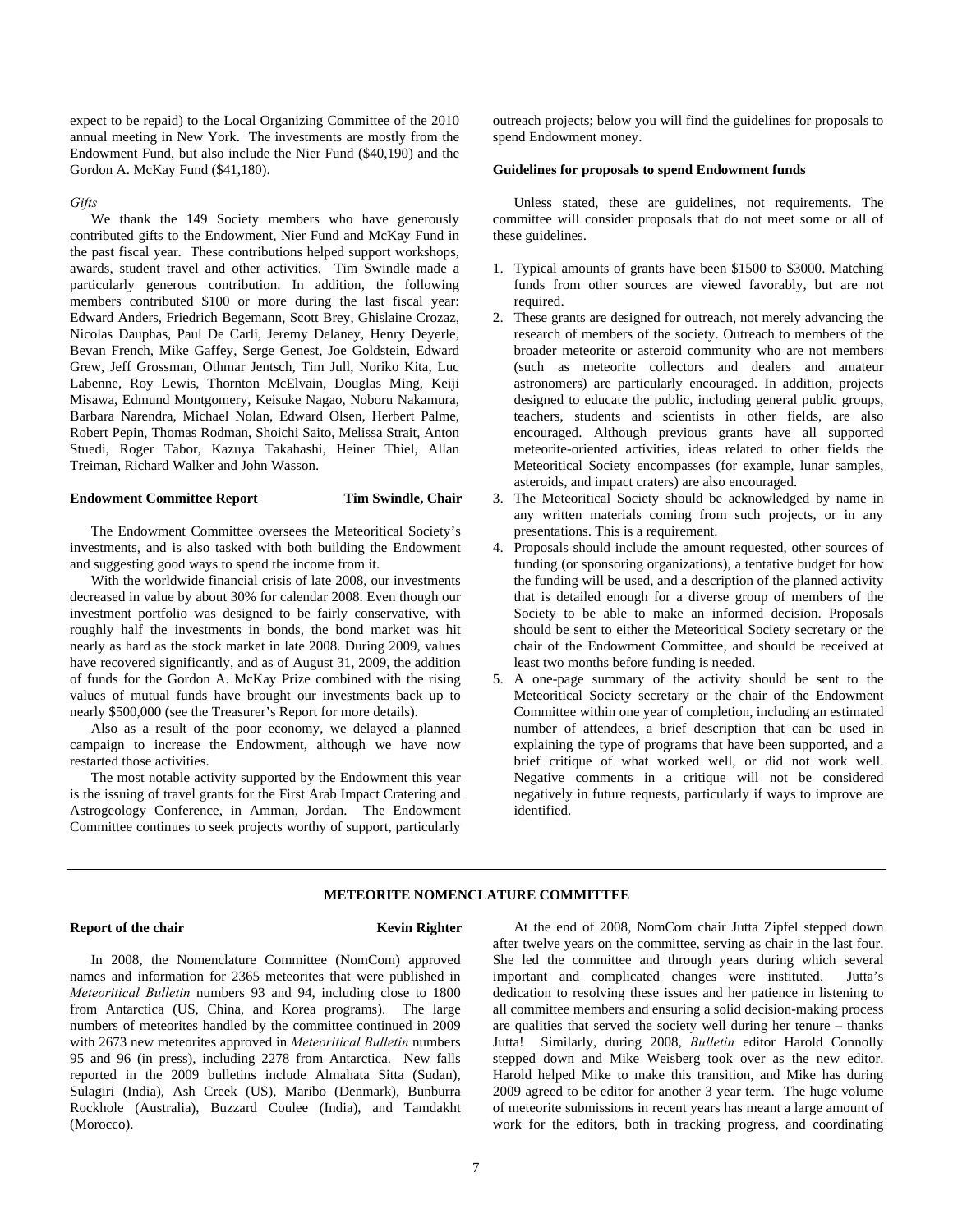voting. The society owes Harold and Mike a great debt for this job, which has become more demanding in recent years.

The committee is in the process of making the voting process more automated and electronic, reducing the amount of clerical work and time spent by the editor, and increasing the efficiency of the meteorite submission process. In addition, they are advising on the maintenance and host location of the Meteoritical Bulletin Database, edited by Jeff Grossman. In 2009, the National Institute of Polar Research in Tokyo agreed to submit all future meteorite finds from the Japanese Antarctic Research Expeditions to the NomCom and for official approval and publication in the *Meteoritical Bulletin*. We are indebted to editor Mike Weisberg and committee member Yamaguchi for arranging for this change and agreement.

During 2009, one member rotated off the committee after a short stint – thanks to Richard Ash for his service. We are pleased that Chris Herd has joined the committee for a three year term, and that S.V.S. Murty has agreed to serve a second term on the committee. At the end of 2009, the committee will see some turnover as we have three members rotate off – Mike Zolensky, Gretchen Benedix, and Kevin Righter. We are currently in the process of identifying new members and also a new chair, since I am stepping down at the end of the year having served two three year terms on the committee.

Finally a reminder - as in former years, valuable information on meteorite nomenclature, instructions and templates for reporting new meteorites may be found on our homepage,

http://meteoriticalsociety.org/simple\_template.cfm?code=pub\_bu lletin.

## **From the Editor of the** *Bulletin* **Mike Weisberg**

The report from the chair of the Meteorite Nomenclature Committee, Kevin Righter, outlines the progress and accomplishments of the Committee over the past two years and describes current work being carried out to automate the meteorite submission and voting process. The editor would like to add that these efforts would not have been possible without the hard work and support of the chair. Kevin, now rotating off, has played an important role on the Nomenclature Committee. He served two terms (six years) as associate editor for Antarctic meteorites. This means that he organized and tabulated the thousands of American, Chinese and Korean Antarctic meteorites reported in the past several *Meteoritical Bulletins*; 1477 Antarctic meteorites are reported in the most recent *Meteoritical Bulletin* (no. 96, in press). In 2008 when Jutta Zipfel stepped down, Kevin willingly took over as chair of the committee and continued his responsibilities as associate editor for Antarctica. During the past year he has always been available to the editor for discussion and advice on nomenclature and classification issues and has been very supportive of the needs of the committee and editor. The editor truly appreciates the support that he has received from both Kevin and Jutta over the past few years.

# **MEMBERSHIP**

# **Report of the Membership Committee Gary Huss, chair**

As of the close of 2009 membership, the Meteoritical Society has 953 members, very close to last year's membership. A surprisingly large number of former members (89) did not renew for 2009, but we had an almost equal number of new members. The new membership category for underdeveloped countries instituted last year seems to be working as expected. Eight members have joined the society under this new category. For 2010, there will be new dues rates for people who do not want a paper copy of MAPS. Regular members who want only an electronic subscription to MAPS will be able to save \$30, while students and retired members can save \$15 with an electronic-only subscription

The transition in 2010 to publishing MAPS with Wiley-Blackwell will result in a change to the society's policy regarding members who are late in renewing their memberships. 2009 members who do not renew by Jan. 1, 2010, will be sent only two 2010 issues of MAPS. If they still have not renewed by the time the mailing list for the March issue is sent to the publisher (probably in late February), their memberships will be suspended, meaning they will miss print issues of the journal and be denied further electronic access. Payment of the delinquent dues after this date will restore electronic access to the journal and mailings of paper issues will resume, but any missed paper issues would have to be purchased from the publisher at the member's expense.

The membership committee is working to recruit new members and to find ways to increase the value of membership in the Meteoritical Society. Input from Society members is welcome and can be provided by e-mail at:

membership.committee@meteoriticalsociety.org

## *List of new members*

The following people joined (or, in a few cases, rejoined) the society in the past year:

Regular/retired members: Olivier Alard, Jerome Aleon, Robert Barker, Piotr Beczala, Ulrich Blaess, David Blewett, Costanza Bonadiman, Carole Cordier, Bradley De Gregorio, Walter De Vos, Rodrigo del Olmo Sato, Hilary Downes, Steve Dulaney, Gary Finiol, William Finney, Gary Fujihara, Joe Gianninoto, Carsten Giessler, Mirko Graul, Andreas Gren, Lutz Hecht, Dirk Hohmann, Steen Jelgren, André Knöfel, Philippe Lambert, Chi Ma, Eric Mamajek, Jennifer Matzel, Michel Mercier, Vince Migliore, Ian Nicklin, Michel Ory, Thomas Prettyman, Nageswara Rao, Achim Raphael, Daniel Ross, Bernd Ruschinzik, Martin Schmieder, Gabriel Schmitt, Werner Schroer, Karen Shadduck, Muhammad Shareef, Christopher Sharp, Willis Shirk, Glenn Skinner, Douglas Smith, William Stanbro, Hanno Strufe, Robert Sylvia, Kimberly Tait, Claudiu Tanaselia, Heiner Thiel, Tomohiro Usui, James VanHorn, Thomas Webb, Ronald Whitehead, Sue Wirick.

Student members: Leonie Adolph, Waheed Akram, Tsolmon Amgaa, Raymond Borges, Gregory Brennecka, Glynn Bricker, Julia Cartwright, Hitesh Changela, Isabelle Domke, Michael Goodyear, Duane Hamacher, Ulrik Hans, Yoshihiro Hidaka, Marian Horstmann, Hwa Young Kim, Haruka Kusuno, Robert Macke, Daniel Ostrowski, Eric Palmer, Randal Paniello, Esther Posner, Aidan Ross, Julia Roszjar, Haley Sapers, Lev Spivak-Birndorf, Natasha Stephen, Aki Takigawa, Driss Takir, Reto Trappitsch, Mark Tyra, Boon Siong Wee, Molly Wick.

# **Facebook**

The society has now established a presence on the Facebook social networking site (http://www.facebook.com). To get to our group page, log into the site and search for "Meteoritical Society". Cari Corrigan is the administrator of the page, with help from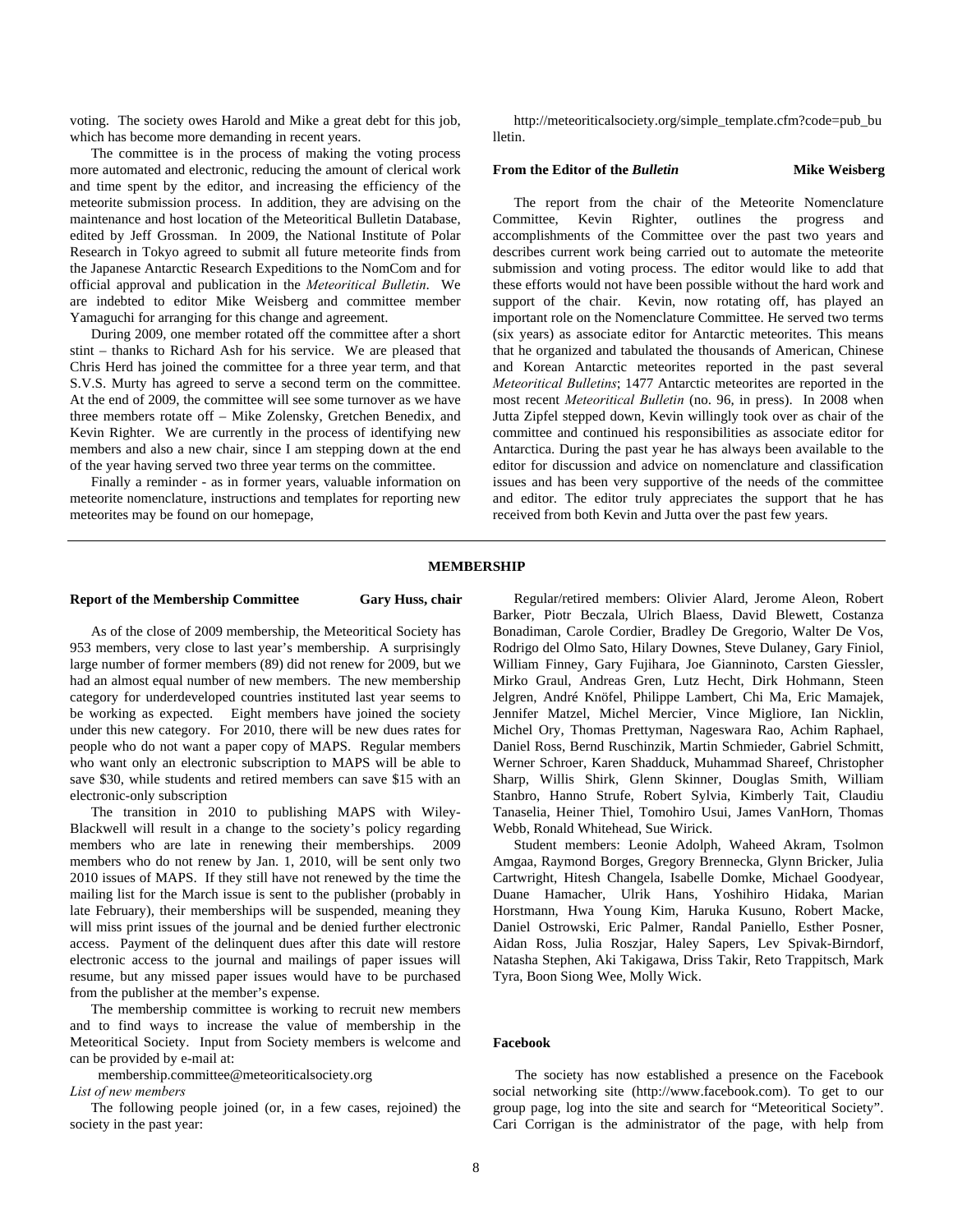Gretchen Benedix and Harold Connolly. We will use the site to post a variety of information, including advertisements for jobs, announcements of workshops and meetings, and other items of general interest to members. At present, 138 people have become members of our Facebook group. We hope that members will find the site useful; suggestions can be sent to Cari. For those of you who cannot or do not wish to use Facebook, rest assured that all important society communications will continue to be made through more traditional channels such as mail, email, our regular website, and this Newsletter.

# **Deaths**

**Dominique Jérome** (1941-2009) died on June 28, 2009, at the age of 68. Dominique had retired three years earlier from the "Conseil Régional d'Ile de France". He leaves a wife, Marie-Christine, and two children, Sylvain and Aurélie. —*Jean-Claude Lorin, Paris.*

**O. Richard Norton** (1937-2009) passed away at Hospice House in Bend, Oregon, on May 17 after a long illness. A life-long educator and the author of popular books and articles about meteorites, astronomy and planetariums, Richard discovered his life's passion when he built his first telescope at 14. His love for the sky and all things astronomical led him from an after-school job at Cave Optical Company in Long Beach, California, to a career in public science education.

While studying astronomy and meteoritics at UCLA, he was a lecturer at Griffith Observatory and Planetarium in Los Angeles. In 1957 he worked at the Nevada Test Site as a field researcher for the Atomic Energy Commission. There he witnessed the last 10 aboveground nuclear explosions and conducted research at the test site on the ecological effects of radiation. After graduation in 1960, he worked briefly as an optical engineer at Northrop Corporation and Tinsley Laboratories.

But he soon returned to his beloved planetariums. After 2 years at Morrison Planetarium in San Francisco, in 1963 he became Director of the University of Nevada's Fleischmann Planetarium in Reno, where he also taught astronomy. There Richard designed the world's first 35 mm fisheye motion picture system, called the Atmospherium, which was used to project realistic time-lapse motion pictures of developing weather systems onto the interior of a planetarium dome. His first book, *The Planetarium and Atmospherium, An Indoor Universe*, was published in 1969. He was a planetarium design engineer and consultant for Minolta Camera Company in Osaka, Japan. Richard became the founding director of the University of Arizona's Flandrau Planetarium in 1973, where he continued teaching and co-designed a fisheye projection camera system which flew on the Space Shuttle Challenger in 1984, producing the first full sky motion pictures from space. In 1978 he started Science Graphics, a company that manufactured sets of teaching slides in astronomy and other sciences for use in college level courses.

Richard loved teaching and sharing his enthusiasm for astronomy, the space program, photography, geology and telescope making. He gave public lectures and taught community education classes, even venturing into the Arizona State Penitentiary to teach in maximum security and protective custody. He led field trips to Cape Canaveral, where he had his fisheye cameras at most Apollo launches, and on solar eclipse trips around the world, from Mexico to Romania.

In 1986 he moved to Bend, where he taught astronomy at Central Oregon Community College for 7 years. In Bend he rediscovered his early passion for meteorites. His book *Rocks From Space* was published in 1994, followed by *The Cambridge Encyclopedia of Meteorites* in 2002. His wife Dorothy Sigler Norton, who is a scientific illustrator, produced the illustrations and cover designs. The Field Guide to Meteors and Meteorites, published in 2008, and was co-authored with Bend geologist Lawrence Chitwood. It was the recipient of the Mary B. Ansari Best Reference Work Award for 2009 from the GeoScience Information Society. He was also a contributing editor for *Meteorite* magazine and wrote the Centerpiece feature for 10 years.

 Many of Richard's meteorites are on display at the Sunriver Nature Center in Sunriver, Oregon.

Richard loved classical music and had studied piano since the age of 7. In Bend, he started a series of concerts called the Four Seasons, which were held for more than 10 years at the Norton home on the equinoxes and solstices.

Richard is survived by his wife Dorothy, his sister Gloria Berg, three children from previous marriages and a granddaughter. — *Dorothy Norton, Bend, Oregon, and Joel Schiff, Auckland, New Zealand*.

**Steven J. Ostro** (1946-2008). The Secretary notes the death on December 15, 2008 of astronomer Steve Ostro, a longtime member and fellow of the society. Obituaries may be found at:

http://dps.aas.org/membership/in\_memoriam/stevenostro

http://www.planetary.org/news/2008/

1216\_Steven\_J\_Ostro\_1946\_\_2008.html

**Wolf von Engelhardt** (1910-2008). Prof. Wolf Jürgen Freiherr von Engelhardt died on December 4, 2008, at the age of 98, in Tübingen, Germany.

Wolf von Engelhardt was born on 9 February 1910 in Dorpat (Tartu), Estonia. He received his university education at the University of Halle, Germany, and his PhD in 1935 at the University of Göttingen, Germany, under the supervision of the famous geochemist Victor Moritz Goldschmidt, with a dissertation on the geochemistry of barium. Later on, he joined the working group of Prof. Correns, the founder of modern sedimentology in Germany, at the University of Rostock. Wolf von Engelhardt completed the "Habilitation" (*venia legendi*) at Correns' institute, again back in Göttingen, in 1940, where he became Professor of Mineralogy in 1944. After World War II he joined Gewerkschaft Elwerath, a German oil exploration company. In 1957, he was appointed Professor of Mineralogy and Petrography and Director of the Mineralogisch-Petrographisches Institut of the University of Tübingen, where he remained until he became Professor Emeritus in 1978.

Wolf von Engelhardt was active as a scientist for more than 75 years and published more than 200 articles in journals and 20 books on a wide variety of topics. His fields of interest were extremely broad and often highly interdisciplinary. Starting as a geochemist, he became an expert in sedimentology of international reputation and published a three-volume book on sedimentary petrography in 1967 a leading book of the time. Motivated by the discovery of coesite and stishovite in the Ries crater, he moved to a new field of interest: impact craters including shock metamorphism of rocks and minerals, and lunar and planetary science, where he became very soon a leading scientist. He participated very successfully in the study of lunar rocks as a Principal Investigator of the Apollo and Post-Apollo programs, together with his co-workers. Most impressive in Wolf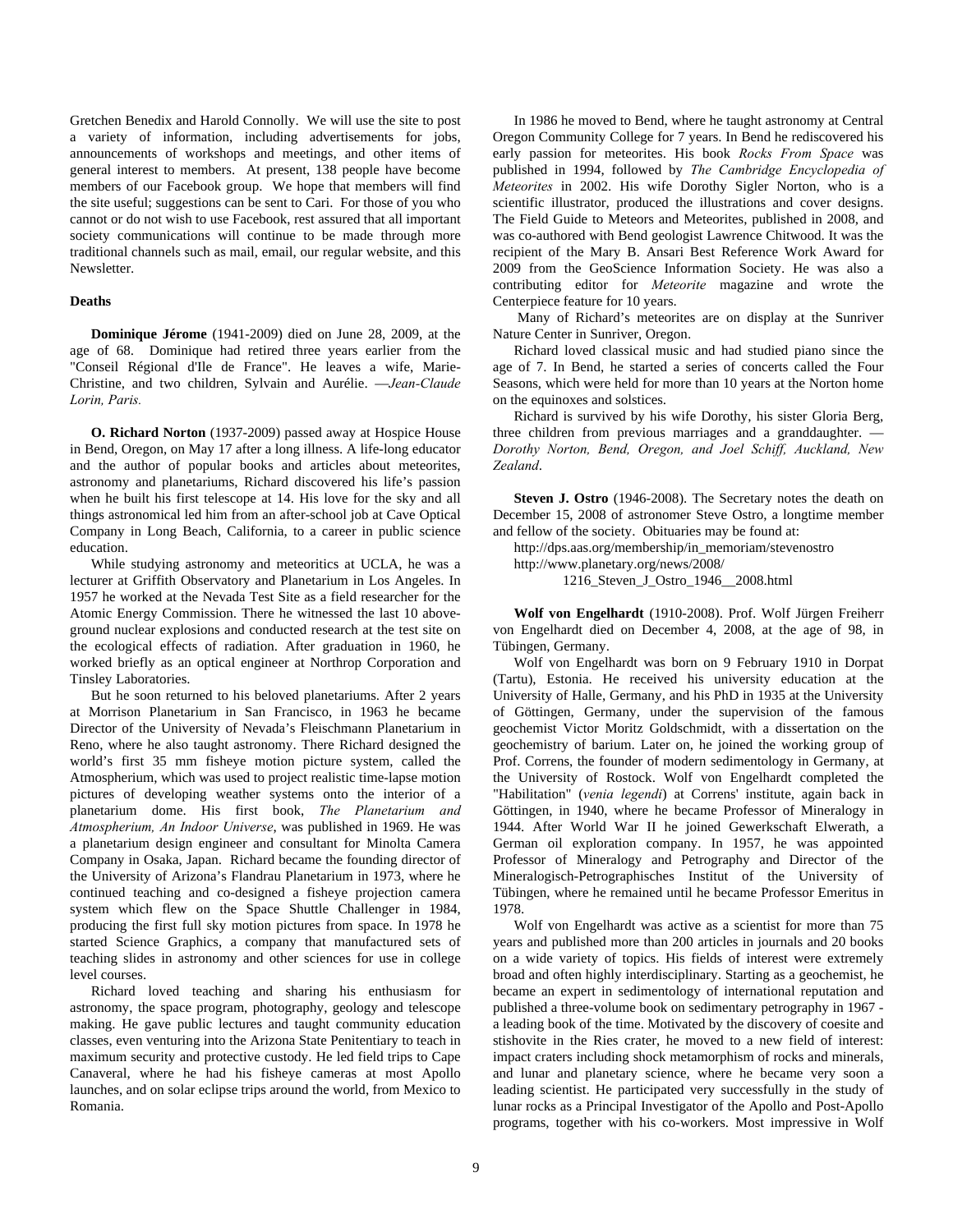von Engelhardt's career has been his capability to combine natural science with philosophy and history of science. He has been instrumental in the modern analysis of the publications and manuscripts on natural science and geology by Germany's greatest poet, Johann Wolfgang von Goethe. Among many articles on this topic he edited more than a dozen of books on Goethe's "Naturwissenschaftliche Schriften." Moreover, he published articles on the great revolutions in geology, such as the debate between neptunists and plutonists and the big step from Earth-bound geology to planetary geology, which he called "the Copernican change in geology." Wolf von Engelhardt continued to do research, mainly in the field of impact cratering, and specifically on the Ries impact crater and related tektites, and on Goethe's studies of natural science well into his nineties. Among these many contributions are a most impressive article of 2001 on the debate between Goethe and Alexander von Humboldt entitled, "Goethe and Alexander von Humboldt - Bau und Geschichte der Erde" ("Constitution and History of the Earth") and a last major paper on impact processes the formation of moldavite tektites - that appeared in 2005 in *Meteoritics and Planetary Science*.

Wolf von Engelhardt was an extraordinary teacher. His lectures, which covered a broad range of topics from crystallography to petrology, sedimentology, geochemistry, planetary geology, cosmic mineralogy, and philosophy of science, usually attracted very large numbers of students. Many of them received their diploma and PhD under his supervision. Two of his PhD students were also awarded the Barringer Medal. Von Engelhardt was also quite active in university administration and professional organizations. From 1963- 1964 he was Rektor (President) of the University of Tübingen and later President of the Deutsche Mineralogische Gesellschaft (German Mineralogical Association) and President of the Geologische Vereinigung (Geological Association).

On the occasion of his 75th birthday, he was awarded the "Großes Bundesverdienstkreuz," which is the highest and only honor conferred to individuals by the Federal Republic of Germany. This is only one of many honors he received during his scientific carrier. Two more examples are asteroid  $(4217)$  1988 BO<sub>2</sub> that was named after him by Carolyn Shoemaker, and the Abraham-Gottlob-Werner Medal which he received in 1980 from the German Mineralogical Association. He also was one of the first "big five" recipients of the Barringer Medal of the Meteoritical Society: Shoemaker (1984), Dietz (1985), Gault (1986), von Engelhardt (1987), and Dence (1988).

We, as his students and grand-students, the whole scientific community in the field of planetary science, and the members of the Meteoritical Society have lost a great mentor, scholar and wonderful colleague of the old school. We will keep him firmly in our memory.

—*Dieter Stöffler and Wolf Uwe Reimold, Berlin*

# **BYLAWS CHANGES**

 Council passed a number of changes to the bylaws at the July meeting in France. The most significant changes were made to Article 12 – Meteorite Nomenclature Committee; this bylaw now recognizes the maintenance of the Meteoritical Bulletin Database as a society function and creates the post of Database Editor.

 Insertions are in *italics*, deletions in strikethrough. Only the affected sentences are shown. Full text of the Constitution and bylaws may be found on the society website.

 Article 1, paragraph 1: Any applicant who is in sympathy with the purposes of the Society may be elected by unanimous vote of the Executive Committee or by majority vote of the Council *join by paying the full dues for the current year*.

 Article 1, paragraph 3: Brief biographies of the candidates and a statement from the nominee for Vice-President shall be mailed *sent* to members by December 1.

 Article 1, paragraph 4: Members of the Nominating Committee shall be selected *from the membership* to ensure balance with regard to age, area of expertise, and geographic representation.

 Article 3, paragraph 4: The annual dues shall be fixed by the Council and payable to the Treasurer on the date of election and prior to January 1 of each year thereafter.

 Article 4, paragraph 1: If possible, at least one meeting shall be held each year, for the delivery of scientific papers, addresses and other communications, and for the transaction of  $\frac{any}{x}$  business that may come before the Society.

 Article 5, paragraph 2: For urgent issues, The Committee can authorize mail, *electronic,* or fax ballots, preceded by informal discussion, in lieu of a special meeting.

 Article 5, paragraph 4: Advance notice of each special meeting, which shall include a statement of the nature of the business to be transacted at the meeting, shall be prepared at the direction of the President and transmitted by the Secretary, by mail, facsimile or telephone at the earliest possible date, to each member of the Council..

 Article 5, paragraph 5: If the President cannot attend a meeting of the Council, he *the President* shall appoint from the Council a temporary Chairman who will serve in his *or her* stead. Should he *the President* fail to do this, the Council shall elect a temporary Chairman.

 Article 5, paragraph 6: The President, or in *the* his absence *of the President* the temporary Chairman, may invite other members of the Society to sit with the Council. but Any action approved by fewer members of the Council than four shall be subject to ratification by at least a majority vote, taken by the Secretary, by mail or facsimile, of the entire Council.

 Article 5, paragraph 7: Any notice required or permitted by the bylaws to be given to members of Council may be given by mail, facsimile, or telephone*, or electronic means*.

 Article 5, paragraph 8: The proxy, signed and dated by the councilor delegating his *or her* vote, must be given to the Chairman before the start of business.

 Article 6, paragraph 2: Each year the President shall designate one member of the Committee to serve as Chairman.

 Article 7, paragraph 5: [Added new section (c) and resequenced later sections] *c. To negotiate contracts with the journal's publisher. Such contracts and subsequent changes therein must be ratified by the Council.*

 Article 10, paragraph 2: To aid the Committee in identifying candidates, the Council *Secretary* shall publish yearly a solicitation for Fellow nominations from the Society membership.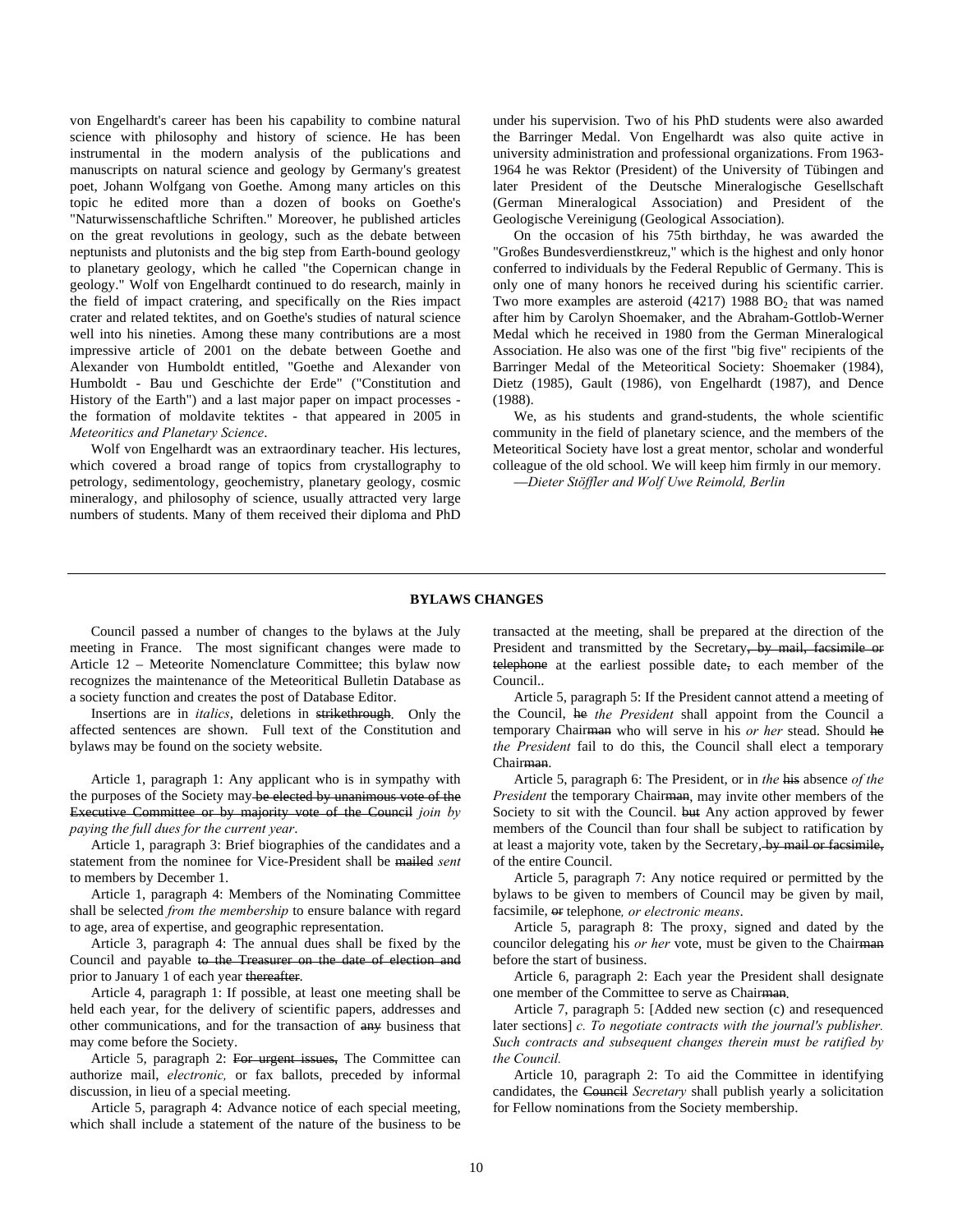Article 10, paragraph 5: An Announcement*s* of Fellows who have been elected shall be made during the annual meeting of the Society and shall be published in Meteorities and Planetary Science *transmitted to all members by the end of the year*.

Article 11, paragraph 2: The Chairman is appointed by the President for a one-year term.

 Article 11, paragraph 3: Nominations for the Barringer Medal shall be solicited from Society members through annual announcements in Meteoritics and Planetary Science.

 Article 12, paragraph 4: The term of the Editor of the Meteoritical Bulletin shall be four years *and may be renewed without limit.* An Editor may succeed himself/herself for a maximum of one additional term.

 Article 13, paragraph 1: The Nier Prize honors the memory of Alfred O. Nier and is supported by *the Nier Fund, originally endowed* by Mrs. Ardis H. Nier.

 Article 14, paragraph 1: … for dissemination of this information by publishing the Meteoritical Bulletin in Meteoritics and Planetary Science *and maintaining the Meteoritical Bulletin Database*.

 Article 14, paragraph 2: The Meteorite Nomenclature Committee shall consist of: *twelve appointed members plus four ex officio members, the latter being* the Vice-President of the Society, the Editor of the Meteoritical Bulletin, the Editor of the Catalogue of Meteorites of The Natural History Museum, London, *and the Editor of the Meteoritical Bulletin Database. Ex officio members shall have*  full voting privileges, except for the editor of the Meteoritical *Bulletin Database, who shall participate in discussions but not vote.* and 12 other members *Appointed members are* nominated by the Chair of the Nomenclature Committee and appointed by the President.

 Article 14, paragraph 3: The President shall designate one of the *voting* members to serve as the Committee Chair.

 Article 14, paragraph 4: To advise the Treasurer on the management of other Society monies and properties, such as the Nier *and McKay* Fund*s*, Society income and other funds that may be established by the Council.

 Article 14: [New paragraph 5 inserted; existing paragraph 5 renumbered 6]. *5. The term of the Editor of the Meteoritical Bulletin Database shall be four years and may be renewed without limit. One year before the end of a Database Editor's term, an ad hoc committee comprising the Chair of the Nomenclature Committee, the Editor of the Meteoritical Bulletin, and the Editor of the Catalogue of Meteorites shall nominate a Database Editor for the next term. Final selection of the Database Editor shall be made by Council.*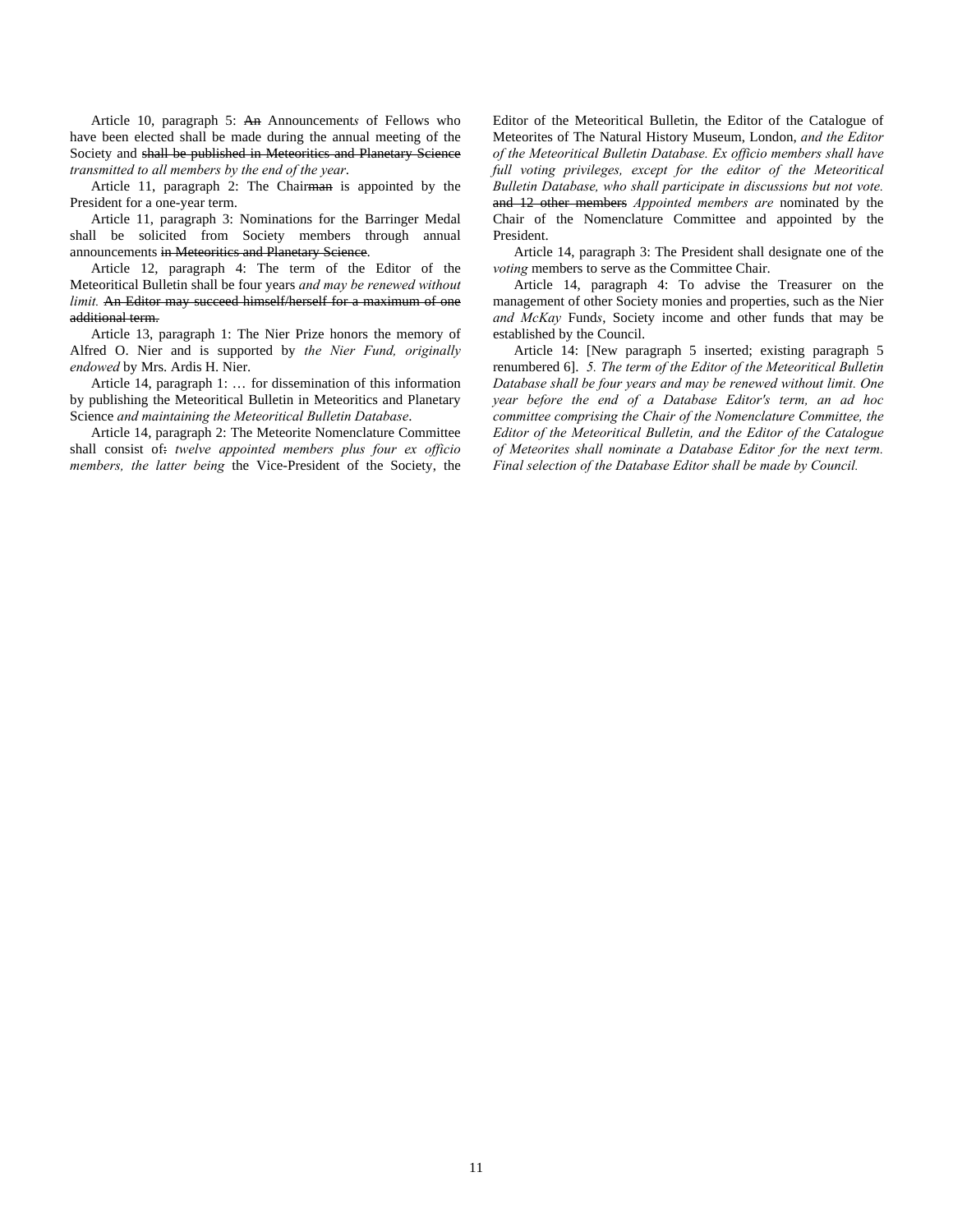# **Fellows of the Meteoritical Society**

 Below is a list of all people, living and dead, known to have been elected Fellow of the Meteoritical Society. Please send corrections to the Secretary. Nominations for new fellows are due by January 15, 2010 (see Awards section on page 3).

| Secretary. Nominations for new fellows are due by January 15, 2010 (see Awards section on page 3). |                                           |                                          |                                                 |                                          |                                             |  |  |  |  |
|----------------------------------------------------------------------------------------------------|-------------------------------------------|------------------------------------------|-------------------------------------------------|------------------------------------------|---------------------------------------------|--|--|--|--|
| Ahrens, L.                                                                                         | Clayton, Donald D.                        | Gianella, Vincent P.                     | Jones, Rhian                                    | McCrosky, Richard E.                     | Pruett, J. Hugh                             |  |  |  |  |
| Albritton, Claude C., Jr.                                                                          | Clayton, Robert N.                        | Gibson, Everett K. Jr.                   | Jull, A. J. T.                                  | McIntosh, Bruce A.                       | Rajan, R. Sundar                            |  |  |  |  |
| Alexander, Conel                                                                                   | Cleminshaw, C. H.                         | Gillespie, D. M.                         | Kallemeyn, Gregory W.                           | McKeegan, Kevin                          | Rambaldi, Ermanno R.                        |  |  |  |  |
| Allegre, Claude                                                                                    | Cleverly, William H.                      | Gingrich, Curvin H.                      | Kaplan, Joseph                                  | McKinley, D. W. R.                       | Ramdohr, Paul                               |  |  |  |  |
| Allen, H. Julian                                                                                   | Cobb, James C.                            | Glass, Billy P.                          | Kaspar, Jan                                     | McKinnon, I. D. R.                       | Rankama, Kalervo                            |  |  |  |  |
| Amari, Sachiko                                                                                     | Cohen, Alvin J.                           | Goel, Parmatdma S.                       | Keil, Klaus                                     | McMath, Robert R.                        | Read, William F.                            |  |  |  |  |
| Anders, Edward                                                                                     | Comerford, Matthias F.                    | Goldberg, Edward D.                      | Kerridge, John F.                               | McSween, Harry Y.                        | Reaves, Gibson                              |  |  |  |  |
| Annexstad, John                                                                                    | Consolmagno, Guy J.                       | Goldschmidt, Victor M.                   | Khan, Mohd. A. R.                               | Megru, George                            | Reed, George W. Jr.                         |  |  |  |  |
| Arnold, James R.                                                                                   | Cook, Allan F. II                         | Goldstein, Joseph I.                     | Kieffer, Susan W.                               | Melosh, H. J.                            | Reedy, Robert C.                            |  |  |  |  |
| Arrhenius, Gustaf                                                                                  | Corlin, Axel                              | Goodrich, Cyrena A.<br>Goswami, Jitendra | King, Arthur S.                                 | Meullerried, F. K. G.                    | Reid, Arch M.                               |  |  |  |  |
| Axon, Howard                                                                                       | Coulson, Arthur L.                        |                                          | King, Elbert A. Jr.                             | Meyerhoff, Howard A.                     | Reimold, Wolf Uwe                           |  |  |  |  |
| Baker, George                                                                                      | Cressy, Phillip J. Jr.                    | Grady, Monica<br>Graham, Andrew          | Kirsten, Till<br>Knox, Reed Jr.                 | Michel, Rolf<br>Millman, Peter M.        | Reynolds, John H.                           |  |  |  |  |
| Baker, John L.<br>Baker, Robert M. L. Jr.                                                          | Crilley, Raymond E.<br>Crozaz, Ghislaine  | Grieve, Richard A. F.                    | Koeberl, Christian                              | Milton, Daniel J.                        | Reynolds, Ray T.<br>Rietmeijer, Frans J. M. |  |  |  |  |
| Baldwin, Ralph B.                                                                                  | Crozier, William D.                       | Grogler, Norbert                         | Kohman, Truman P.                               | Mittlefehldt, David W.                   | Riggs, F. Behn Jr.                          |  |  |  |  |
| Barker, John L. Jr.                                                                                | Dachille, Frank                           | Grossman, Jeffrey N.                     | Korotev, Randy L.                               | Miyashiro, Akiho                         | Rinehart, John S.                           |  |  |  |  |
| Barnes, Virgil E.                                                                                  | Davis, Andrew                             | Grossman, Lawrence                       | Kraut, Francois                                 | Monnig, Oscar E.                         | Ringwood, A. E.                             |  |  |  |  |
| Barringer, Brandon                                                                                 | Davis, Raymond Jr.                        | Gulen, Levent                            | Kring, David A.                                 | Moore, Carleton B.                       | Robert, Francois                            |  |  |  |  |
| Barringer, D. Moreau Jr.                                                                           | De Carli, Paul S.                         | Haas, Walter H.                          | Krinov, E. L.                                   | Moulton, Forest Ray                      | Robinson, S.C.                              |  |  |  |  |
| Barringer, Drew N.                                                                                 | Delaney, Jeremy                           | Halliday, Alex N.                        | Krot, Alexander N.                              | Murayama, Sadao                          | Rodman, Thomas E.                           |  |  |  |  |
| Barringer, Richard                                                                                 | Dence, Michael Robert                     | Halliday, Ian                            | Kuiper, Gerald P.                               | Nagahara, Hiroko                         | Rowe, Marvin W.                             |  |  |  |  |
| Bartlam, E. R.                                                                                     | Deutsch, Alex                             | Hardy, Clyde T.                          | Kulik, Leonidas A.                              | Nelen, Joseph A.                         | Rowland, Gerald L.                          |  |  |  |  |
| Bauer, Carl A.                                                                                     | Dietz, Robert S.                          | Hartmann, William K.                     | Kunz, Adolf H.                                  | Nelson, Harry E.                         | Rubin, Alan E.                              |  |  |  |  |
| Beck, Carl W.                                                                                      | Doan, Arthur S. Jr.                       | Harvey, Ralph P.                         | Kurat, Gero                                     | Neuerburg, George J.                     | Rufus, W. Carl                              |  |  |  |  |
| Becker, Richard Henry                                                                              | Dodd, Robert T. Jr.                       | Haskins, Larry A.                        | Kyte, Frank T.                                  | Nichiporuk, Walter                       | Russell, John A.                            |  |  |  |  |
| Begemann, Friedrich                                                                                | Douglas, J. A. V.                         | Hawkins, Gerald S.                       | Lal, Devendrar                                  | Nichols, Henry W.                        | Russell, Sara S.                            |  |  |  |  |
| Bernatowicz, Thomas J.                                                                             | Drake, Michael J.                         | Hawley, Fred G.                          | Lamar, Donald L.                                | Nier, Alfred O.                          | Sandford, Scott Alan                        |  |  |  |  |
| Binns, Raymond Albert                                                                              | Dreibus-Kapp, Gerlind                     | Haynes, E. S.                            | Lampland, Carl O.                               | Nininger, Addie D.                       | Schaeffer, Oliver A.                        |  |  |  |  |
| Binzel, Richard P.                                                                                 | Duke, Michael B.                          | Head, James                              | Lance, Walter B.                                | Nininger, Harvey H.                      | Schaller, Waldemar T.                       |  |  |  |  |
| Birck, Jean-Louis                                                                                  | Dundon, Robert W.                         | Healy, Paul W.                           | Landsberg, Helmut E.                            | Nishiizumi, Kunihiko                     | Schmidt, Diether                            |  |  |  |  |
| Bischoff, Addi                                                                                     | Eberhardt, Peter                          | Heineman, Robert E.S.                    | Langway, Chester C. Jr.                         | Nishimura, Masakichi                     | Schmidt, Richard A. F.                      |  |  |  |  |
| Blander, Milton                                                                                    | Ebihara, Mitsuru                          | Hemenway, Curtis L.                      | LaPaz, Jean                                     | Norris, Robert M.                        | Schmitt, Roman A.                           |  |  |  |  |
| Bobrovnikoff, N.T.                                                                                 | Ehmann, William D.                        | Henderson, Edward P.                     | LaPaz, Lincoln                                  | Norton, O. Richard                       | Schnetzler, Charles C.                      |  |  |  |  |
| Bogard, Donald D.                                                                                  | El Goresy, Ahmed                          | Hendrickson, Morris S.                   | Larimer, John W.                                | Nuth, Joseph A. III                      | Schramm, David N.                           |  |  |  |  |
| Boon, John D.                                                                                      | Elston, Donald P.                         | Herr, Wilfrid                            | Lee, Typhoon                                    | Nyquist, Lawrence E.                     | Schultz, Ludolf                             |  |  |  |  |
| Boothroyd, S. L.                                                                                   | Elston, Wolfgang E.                       | Herrick, Samuel, Jr.                     | Leonard, Frederick C.                           | Ogilvie, Ida H.                          | Schwartz, Gunther                           |  |  |  |  |
| Boss, Alan                                                                                         | Epstein, Samuel                           | Herzog, Gregory                          | Levi-Donati, G. R.                              | Ogilvie, Robert E.                       | Schwartz, N.                                |  |  |  |  |
| Boynton, William V.                                                                                | Eugster, Otto                             | Herzog, Leonard F.                       | Lewis, Charles F.                               | O'Keefe, John A.                         | Scott, Edward R. D.                         |  |  |  |  |
| Bradley, John                                                                                      | Evans, Glen L.                            | Hess, Harry H.                           | Lewis, Roy Stephen                              | Olivier, Charles P.                      | Sears, Derek W. G.                          |  |  |  |  |
| Bradley, Walter W.                                                                                 | Evans, Robley D.                          | Hewins, Roger H.                         | Ley, Willy                                      | Olsen, Edward                            | Sears, Paul M.                              |  |  |  |  |
| Brady, Lionel F.                                                                                   | Ewing, Maurice                            | Hey, Max H.                              | Lindblad, Bertil A.                             | Opik, E. J.                              | Shaub, B. M.                                |  |  |  |  |
| Brearley, Adrian                                                                                   | Farrington, Oliver C.                     | Heymann, Dieter                          | Linsley, Earle G.                               | Oro, Juan                                | Shaw, Denis                                 |  |  |  |  |
| Brett, Robin                                                                                       | Fath, Edward A.                           | Hinterberger, Heinrich                   | Lipman, Charles B.                              | Orsini, P. Giordano                      | Shedlovsky, Julian                          |  |  |  |  |
| Brown, Harrison                                                                                    | Fegley, Bruce                             | Hodge, Paul W.                           | Lipschutz, Michael E.                           | Ostro, Steven J.                         | Shoemaker, Carolyn S.                       |  |  |  |  |
| Brownlee, Donald                                                                                   | Feibelman, Walter A.                      | Hodges, John V.                          | Lofgren, Gary                                   | Ott, Ulrich                              | Shoemaker, Eugene M.                        |  |  |  |  |
| Bryson, Robert P.                                                                                  | Fenner, Charles                           | Hoffleit, Dorrit                         | Lonsdale, John T.                               | Oversby, Virginia M.                     | Short, James M.                             |  |  |  |  |
| Buchwald, Vagn                                                                                     | Finnegan, Bernard J.                      | Hohenberg, Charles M.                    | Lord, J.O.                                      | Ozima, Minoru                            | Short, Nicholas M.                          |  |  |  |  |
| Buddhue, John Davis                                                                                | Fireman, Edward L.                        | Honda, Masatake                          | Lovering, J. F.                                 | Palache, Charles                         | Signer, Peter                               |  |  |  |  |
| Bunch, Theodore E.                                                                                 | Fisher, Clyde                             | Hoppe, Peter                             | Lugmair, Günter                                 | Palme, Herbert                           | Silver, Leon T.                             |  |  |  |  |
| Burnett, Donald S.                                                                                 | Fisher, David E.                          | Horan, John R. Jr.                       | Lundquist, Charles A.<br>MacDougall, J. Doulgas | Paneth, F. A.<br>Papanastassiou, Dimitri | Smales, Albert A.                           |  |  |  |  |
| Buseck, Peter R.<br>Butler, Clay P.                                                                | Fisher, Irving S.<br>Fleischer, Robert L. | Horz, Friedrich<br>Houston, Walter Scott | MacPherson, Glenn J.                            | Papike, James J.                         | Smith, Edward S. C.<br>Smith, Joseph V.     |  |  |  |  |
| Butler, G. M.                                                                                      | Flynn, George J.                          | Humiston, Lee E.                         | Manson, Vincent                                 | Park, Fredrick R.                        | Snetsinger, Kenneth G.                      |  |  |  |  |
| Caffee, Mark W.                                                                                    | Folinsbee, Robert E.                      | Hunt, Walter F.                          | Marble, John P.                                 | Pearl, Richard M.                        | Southworth, Richard B.                      |  |  |  |  |
| Cameron, Alastair G. W.                                                                            | Foshag, W.F.                              | Hurley, Patrick M.                       | Maringer, Robert E.                             | Pellas, Paul                             | Spencer, L. J.                              |  |  |  |  |
| Cassen, Patrick M.                                                                                 | Foster, George E.                         | Huss, Gary                               | Marshall, Roy K.                                | Pepin, Robert O.                         | Sprenkel-Segel,<br>Esther                   |  |  |  |  |
| Cassidy, William A.                                                                                | Fredriksson, Kurt                         | Huss, Glenn I.                           | Marti, Kurt                                     | Perry, Stuart H.                         | L.                                          |  |  |  |  |
| Cassirer, M. F. W.                                                                                 | French, Bevan M.                          | Hutcheon, Ian D.                         | Marvin, Ursula B.                               | Petaev, Michail I.                       | Steele, Ian M.                              |  |  |  |  |
| Chamberlain, Von Del                                                                               | Fricker, Peter E.                         | Hutchison, Robert                        | Mason, Brian H.                                 | Philpotts, John A.                       | Stevenson, John S.                          |  |  |  |  |
| Chang, Sherwood                                                                                    | Frondel, Clifford                         | Ikeda, Yukio                             | Masuda, A.                                      | Pillinger, Colin T.                      | Stockwell, H. O.                            |  |  |  |  |
| Chao, Edward C. T.                                                                                 | Fuchs, Louis H.                           | Innes, Morris J. S.                      | Mather, Kirtley F.                              | Pinson, William H. Jr.                   | Stöffler, Dieter                            |  |  |  |  |
| Chapman, Clark R.                                                                                  | Fudali, Robert F.                         | Ireland, Trevor R.                       | Matsuda, Jun-Ichi                               | Podosek, Frank A.                        | Stolper, Edward M.                          |  |  |  |  |
| Chapman, Dean R.                                                                                   | Gaffey, Michael J.                        | Jagoutz, Emil                            | Maurette, M.                                    | Pollack, Sidney S.                       | Suess, Hans E.                              |  |  |  |  |
| Christophe-Michel-Levy,                                                                            | Gault, Donale E.                          | James, Odette                            | Maynes, Albion D.                               | Powell, Benjamin N.                      | Swindle, Timothy D.                         |  |  |  |  |
| M.                                                                                                 | Geiss, Johannes                           | Jarosewich, Eugene                       | McCoy, Timothy J.                               | Prinz, Martin                            | Takeda, Hiroshi                             |  |  |  |  |

Clarke, Roy S. Jr.

Gentner, Wolfgang

McCrea, William H.

Prouty, William F.

Tanner, James T.

Jessberger, Elmar K.